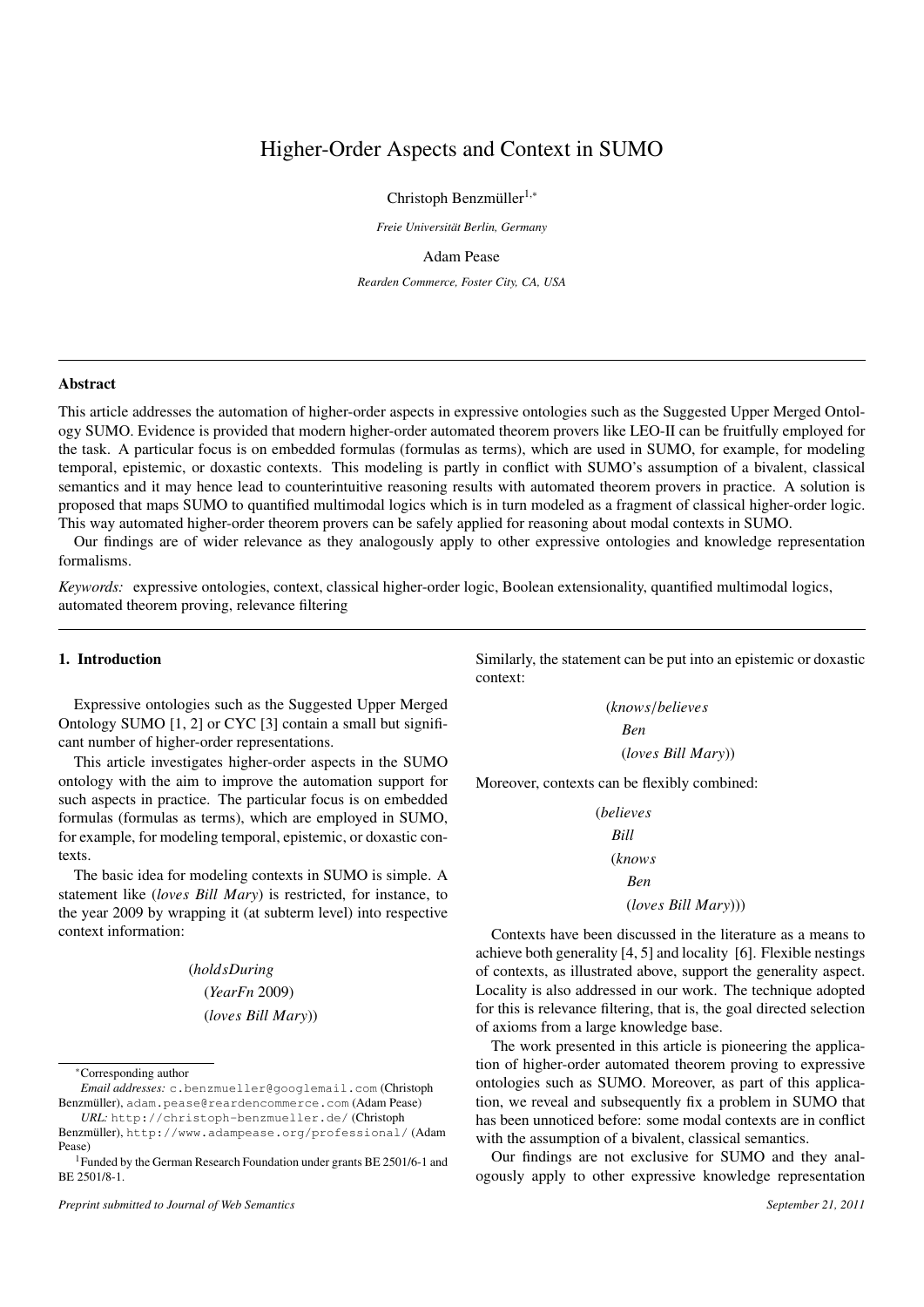frameworks, in particular to McCarthy's pioneering work [5].

The structure of the article is as follows. Section 2 introduces SUMO and presents some background information on higherorder logic and on higher-order theorem proving. Section 3 provides an overview on higher-order aspects in SUMO using small examples. Moreover, the mentioned conflict between SUMO's modeling of modal contexts and SUMO's implicit assumption of a classical semantics is discussed. In Section 4 a mapping from SUMO's SUO-KIF representation language [7] to the TPTP THF0 language [8, 9] is presented. TPTP THF0 is a practical syntax format for classical higher-order logic that enables the application of various off-the-shelf higher-order theorem provers. We have exploited this mapping in some experiments with our running examples. These experiments, which are reported in Section 5, provide first evidence that higherorder automated reasoning in SUMO is useful and feasible in practice. In particular LEO-II, which now also supports relevance filtering, appears suited for the task. In Section 6 we present a solution for SUMO's modality–extensionality conflict, which we revealed in Section 3. The solution is to translate SUMO into quantified multimodal logics which is in turn modeled and mechanized as a fragment of THF0.

## 2. Preliminaries

#### *2.1. The Suggested Upper Merged Ontology SUMO*

SUMO  $[2]$  is an open source<sup>2</sup>, formal ontology. In addition to the expressive logic it was authored in, it has also been translated into the OWL semantic web language. It has undergone ten years of development, review by a community of hundreds of people, and application in expert reasoning, linguistics and performance testing for theorem provers. SUMO has been subjected to partial formal verification with automated theorem provers. This consisted of asking a first-order theorem prover to prove the negation of each axiom in the knowledge base. While necessarily incomplete, this did focus the attention of the prover with more success than simply asking it to prove "false". With repeated testing on incrementally more generous time allotments, this method caught a number of non-obvious contradictions. It has been one method of many partial methods to ensure quality and consistency.

SUMO covers areas of knowledge such as temporal and spatial representation, units and measures, processes, events, actions, and obligations. The upper ontology contains about 4000 axioms. SUMO has been extended with a mid-level ontology and with a number of domain specific ontologies, which are also public. Together they number some 20,000 terms and 70,000 axioms. Domain specific ontologies extend and reuse SUMO, for example, in the areas of finance and investment, country almanac information, terrain modeling, distributed computing, and biological viruses. SUMO has also been mapped by hand [10] to the entire WordNet lexicon of approximately 100,000 noun, verb, adjective and adverb word

senses, which not only acts as a check on coverage and completeness, but also provides a basis for application to natural language understanding tasks. Moreover, SUMO has recently been extended by large factbases of millions of statements, including YAGO [11].

SUMO has natural language generation templates and a multi-lingual lexicon that allows statements in SUMO to be automatically paraphrased in multiple natural languages.

The formal language of SUMO is SUO-KIF, a simplified version of the original KIF [12], with extensions for higher-order logic. Since SUO-KIF syntax is rather self-explaining we avoid a formal introduction here and provide some explanations on the fly. For further details we refer to [7].

Sigma [13] is a browsing and inference system that is both a stand-alone system for ontology development and an embeddable component for reasoning. We have also developed a set of optimizations that improve the performance of reasoning on SUMO, typically by "trading space for time" — pre-computing certain inferences and storing them in the knowledge base [13]. In many cases this results in speedups of several orders of magnitude. While Sigma originally included only the Vampire prover [14] for performing logical inference on SUMO, it now embeds the TPTPWorld environment [15], giving it access to some 40 different systems, including the world's most powerful automated theorem provers and model generators. Sigma now also integrates the SInE reasoner [16], which was the winner of the SUMO division of the CASC international theorem proving competition [17]. Use of the SInE axiom selection system has been shown to provide orders of magnitude improvements in theorem proving performance compared to using topperforming theorem prover, such as E [18] or Vampire, alone. By selecting its best guess at axioms relevant to a particular query, it can dramatically reduce the search space for solving queries on large knowledge bases, such as SUMO, where only a small number of axioms are likely to be relevant to any given query. Sigma handles making statements and posing queries to the different reasoners, optimizing the knowledge sent to them to support efficient inference, and handling their output, formatting answers and proofs in a standard and attractive format. Sigma includes a Java API and XML messaging interface.

# *2.2. Higher-Order Logic and Higher-Order Theorem Proving*

There are many quite different frameworks that fall under the general label of "higher-order logic". The notion reaches back to Frege's original predicate calculus [19]. Inconsistencies in Frege's system, caused by the circularity of constructions such as "the set of all sets that do not contain themselves", made it clear that the expressivity of the language had to be restricted in some way. One line of development, which became the traditional route for mathematical logic, and which is not addressed further here, is the development of axiomatic firstorder set theories, e.g. Zermelo-Fraenkel set theory. Russell suggested using type hierarchies, and worked out ramified type theory. Church (inspired by work of Carnap) later introduced simple type theory [20], a higher-order framework built on his simply typed  $\lambda$  calculus, employing types to reduce expressiv-

<sup>2</sup>www.ontologyportal.org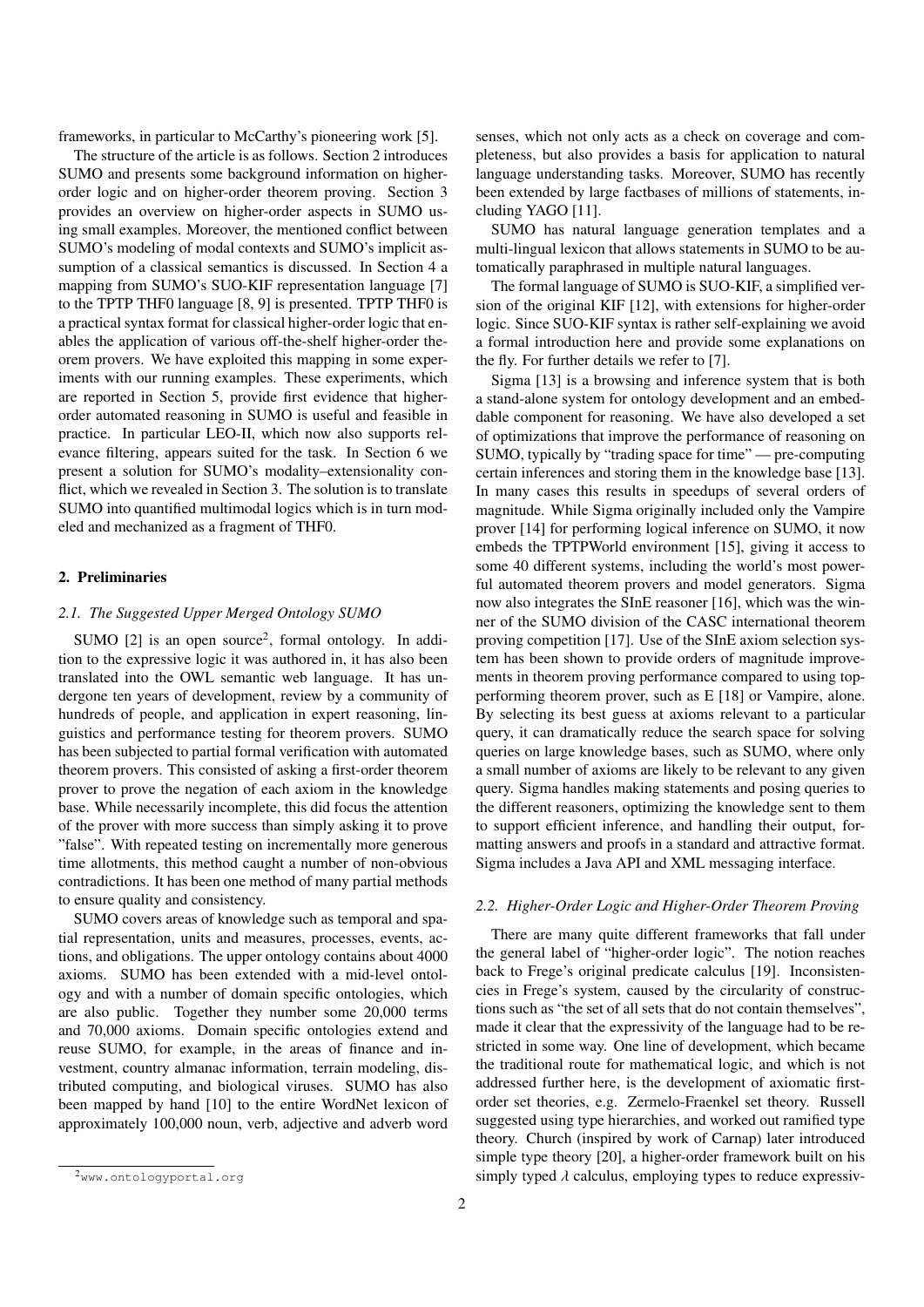ity and to remedy paradoxes and inconsistencies. Simple type theory is often also called classical higher-order logic (HOL).

Via the Curry-Howard isomorphism, typed  $\lambda$ -calculi can also be exploited to encode proofs as types. The simply typed  $\lambda$ calculus, for example, is sufficient for encoding propositional logic. More expressive logics can be encoded using dependent types and polymorphism [21, 22, 23]. In combination with Martin Löf's intuitionistic theory of types [24], originally developed for formalizing constructive mathematics, this research led the foundations of modern type theory.

During the last decades various proof assistants have been built for both classical higher-order logic and type theory. Prominent interactive provers for classical higher logic include HOL [25], HOL Light [26], PVS [27], Isabelle/HOL [28], and OMEGA [29]. Prominent interactive type theory provers include the pioneering Automath system [30], Nuprl [31], Lego [32], Matita [33], and Coq [34]. The latter three are based on the calculus of constructions [35]. Further type theory systems are the logical frameworks Elf [36] and Twelf [37].

Automation of HOL has been pioneered by the work of Andrews on resolution in type theory [38], by Huet's preunification algorithm [39] and his constrained resolution calculus [40], and by Jensen and Pietroswski's [41] work. More recently extensionality and equality reasoning in HOL has been studied [42, 43, 44]. The TPS system [45, 46], which is based on a higher-order mating calculus, is a pioneering ATP system for HOL.

The automation of *HOL* currently experiences a renaissance that has been fostered by the recent extension of the successful TPTP infrastructure for first-order logic [47] to higher-order logic, called TPTP THF [9, 48]. THF0, which is a concrete syntax for HOL, is the starting point for the development of more expressive languages in the THF family. Meanwhile several higher-order provers and model finders accept the THF0 language as input. These systems are available online via the SystemOnTPTP tool [49], where they can be easily employed for experiments without need for local installations. We briefly describe these THF0 reasoners in more detail; their descriptions are adapted from [9]. As a result of our work all of these systems are now applicable to SUMO.

LEO-II. LEO-II [50], the successor of LEO [51], is an automated theorem prover for *HOL* which is based on extensional higher-order resolution. More precisely, LEO-II employs a refinement of extensional higher-order RUE resolution [52]. LEO-II is designed to cooperate with specialist systems for fragments of HOL. By default, LEO-II cooperates with the first-order ATP systems E [53]. LEO-II is often too weak to find a refutation amongst the steadily growing set of clauses on its own. However, some of the clauses in LEO-II's search space attain a special status: they are first-order clauses modulo the application of an appropriate transformation function. The default transformation is Hurd's fully typed translation [54]. Therefore, LEO-II launches a cooperating first-order ATP system every n iterations of its (standard) resolution proof search loop (e.g.,  $n =$ 10). If the first-order ATP system finds a refutation, it communicates its success to LEO-II, which causes LEO-II to terminate

and to report overall success. Communication between LEO-II and the cooperating first-order ATP system uses the TPTP language and standards.

TPS. TPS is a fully automated version of the higher-order theorem proving system TPS [45, 55]. TPS can be used to prove theorems of *HOL* automatically, interactively, or semiautomatically. When searching for a proof automatically, TPS first searches for an expansion proof [56] or an extensional expansion proof [44] of the theorem. Part of this process involves searching for acceptable matings [57]. Using higherorder unification, a pair of occurrences of subformulas (which are usually literals) is mated appropriately on each vertical path through an expanded form of the theorem to be proved. The behavior of TPS is controlled by hundreds of flags. A set of flags, with values for them, is called a mode. Forty-nine modes have been found that collectively suffice for automatically proving virtually all the theorems that TPS has proved automatically thus far. As the modes have quite different capabilities, and it is expected that any proofs found by any mode will be found quickly, strategy scheduling the modes is a simple way of obtaining greater coverage. A Perl script has been used to do this, running selected modes for a specified amount of time.

Satallax. Satallax is a higher-order automated theorem prover with additional model finding capabilities. The system is based on a complete ground tableau calculus for *HOL* with a choice operator [58]. An initial tableau branch is formed from the axioms of the problem and negation of the conjecture (if any is given). From this point on, Satallax tries to determine unsatisfiability or satisfiability of this branch. Satallax progressively generates higher-order formulas and corresponding propositional clauses. These formulas and propositional clauses correspond to instances of the tableau rules. Satallax uses the SAT solver MiniSat as an engine to test the current set of propositional clauses for unsatisfiability. If the clauses are unsatisfiable, then the original branch is unsatisfiable. If there are no quantifiers at function types, the generation of higher-order formulas and corresponding clauses may terminate. In such a case, if MiniSat reports the final set of clauses as satisfiable, then the original set of higher-order formulas is satisfiable (by a standard model in which all types are interpreted as finite sets).

Isabelle. The higher-order proof assistant Isabelle/HOL [28] is normally used interactively. In this mode it is possible to apply various automated tactics that attempt to solve the current goal without further user interaction. Examples of these tactics are *blast*, *auto*, and *metis*. It is also possible to run Isabelle from the command line, passing in a theory file containing a lemma to prove. Finally, Isabelle theory files can include ML code to be executed when the file is processed. While it was probably never intended to use Isabelle as a fully automatic system, these three features have been combined to implement a fully automatic Isabelle/HOL. The TPTP2X Isabelle format module outputs a THF problem in Isabelle/HOL syntax, augmented with ML code that runs tactics in sequence, each with a CPU time limit until one succeeds or all fail.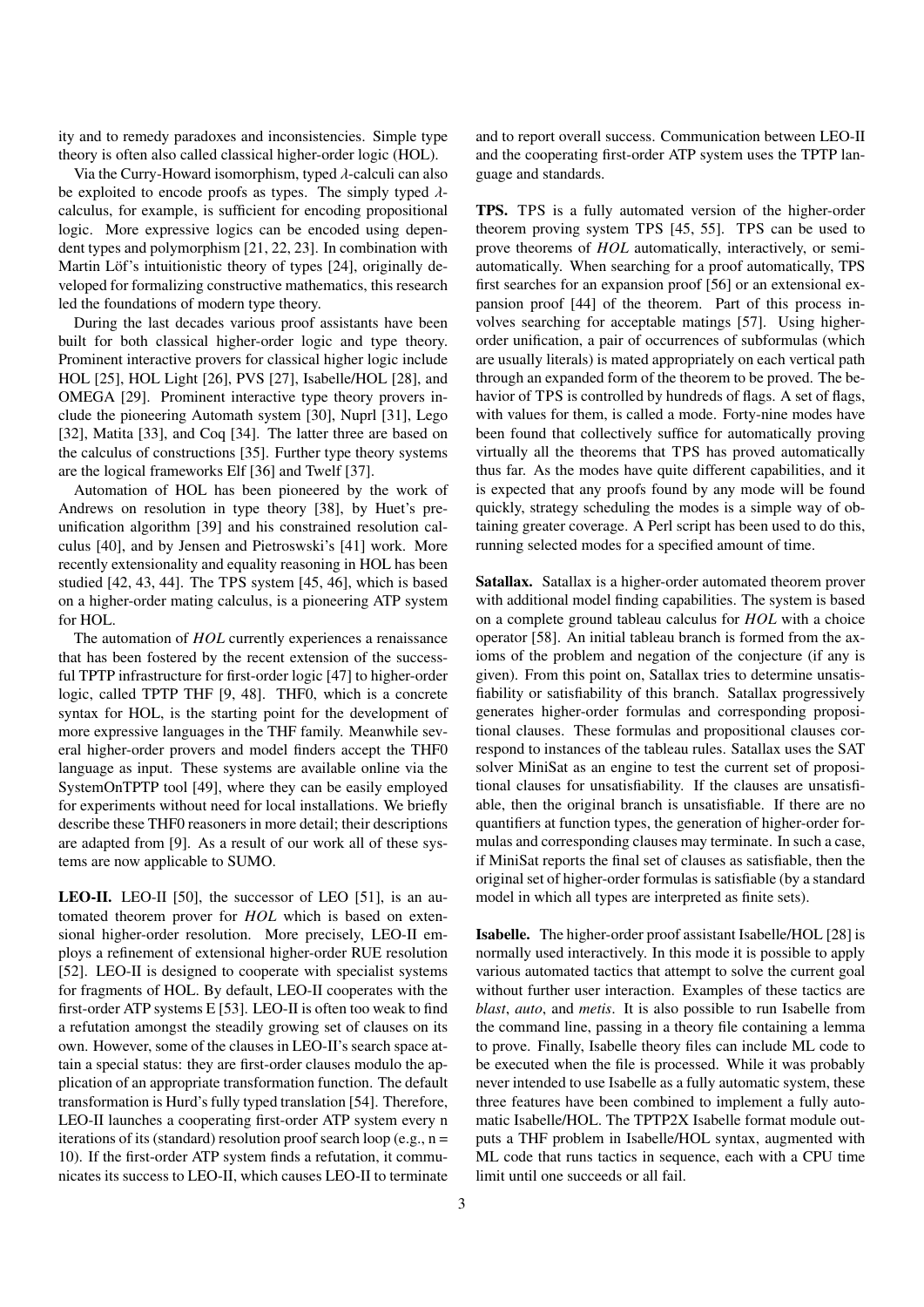Refute and Nitpick . The ability of Isabelle to find (counter- )models using the *refute* [59] and *nitpick* [60] commands has also been integrated into automatic systems. This provides the capability to find models for THF formulas, which confirm the satisfiability of axiom sets, or the countersatisfiability of nontheorems. This has been particularly useful for exposing errors in some THF0 problem encodings, and revealing bugs in the THF0 theorem provers (and conversely, the theorem provers have been useful in debugging Refute and Nitpick).

#### 3. Higher-Order Aspects in SUMO – Examples

Our goal has been to enable and study applications of higherorder automated theorem proving for reasoning in expressive ontologies, exemplary in SUMO. In this section we present and discuss some motivating examples.

## *3.1. Embedded Formulas and Context*

Embedded formulas are one prominent source of higherorder aspects in SUMO. This is illustrated by the following example, which has been adapted from [61]. (Premises are prefixed with *P* and the query is prefixed with *Q*. In SUMO variables always start with a '*?*'. Free variables in queries are implicitly existentially quantified and those in premises are implicitly universally quantified.)

Example 1 (During 2009 Mary liked Bill and Sue liked Bill. Who liked Bill in 2009?).

| (holdsDuring)                               | (P1.1) |
|---------------------------------------------|--------|
| (YearFn 2009)                               |        |
| $(and (likes Mary Bill) (likes Sue Bill)))$ |        |
|                                             |        |
| (holdsDuring)                               | (O1)   |
| (YearFn 2009)                               |        |
| $(likes 2X Bill))$                          |        |

The challenge is to reason about the embedded formulas (*and* (*likes Mary Bill*) (*likes Sue Bill*)) and (*likes* ?*X Bill*) within the temporal context (*holdsDuring* (*YearFn* 2009) . . . ).

In our example, the embedded formula in the query does not match the embedded formula in the premise, however, it is inferable from it. The first-order quoting technique for reasoning with such embedded formulas presented by Pease and Sutcliffe [61], which encodes embedded formulas as strings, fails for this query. There are possible further 'tricks' though which could eventually be applied. For example, we could split P1.1 in a pre-processing step into

(*holdsDuring* (*YearFn* 2009) (*likes Mary Bill*))

and

# (*holdsDuring* (*YearFn* 2009) (*likes Sue Bill*))

However, such simple means quickly reach their limits when considering more involved embedded reasoning problems. The following modifications of Example 1 illustrate the challenge.

Example 2 (Example 1 modified; 'and' reformulated).

(*holdsDuring* (P2.1) (*YearFn*2009) (*not* (*or* (*not* (*likes Mary Bill*)) (*not* (*likes Sue Bill*))))) *——* (*holdsDuring* (Q2) (*YearFn* 2009) (*likes* ?*X Bill*))

Example 3 (At all times Mary likes Bill. During 2009 Sue liked whomever Mary liked. Is there a year in which Sue has liked somebody?).

(*holdsDuring* (P3.1) ?*Y* (*likes Mary Bill*)) (*holdsDuring* (P3.2) (*YearFn* 2009) (*f orall* (?*X*) (=> (*likes Mary* ?*X*) (*likes Sue* ?*X*)))) *——* (*holdsDuring* (Q3) (*YearFn* ?*Y*) (*likes Sue* ?*X*))

The embedded quantified formula in Example 3 well illustrates that the reasoning tasks may quickly become non-trivial for approaches based on translations to first-order logic. This example can be further modified as follows. Here we use a universal propositional variable ?*P* in order to encode that what generally holds also holds in all *holdsDuring*-contexts.

Example 4 (What holds that holds at all times. Mary likes Bill. During 2009 Sue liked whomever Mary liked. Is there a year in which Sue has liked somebody?).

| $(=> ?P (holdsDuring ?Y ?P))$                        | (P4.1) |
|------------------------------------------------------|--------|
| (likes Mary Bill)                                    | (P4.2) |
| (holdsDuring)                                        | (P4.3) |
| (YearFn 2009)                                        |        |
| $(forall (?X) (=> (likes Mary ?X) (likes Sue ?X))))$ |        |
|                                                      |        |
| (holdsDuring)                                        | (O4)   |
| $(YearFn$ ?Y)                                        |        |

We may instead of P4.1 express that true things hold at all times in an alternative way, cf. P5.1 below.

(*likes Sue* ?*X*))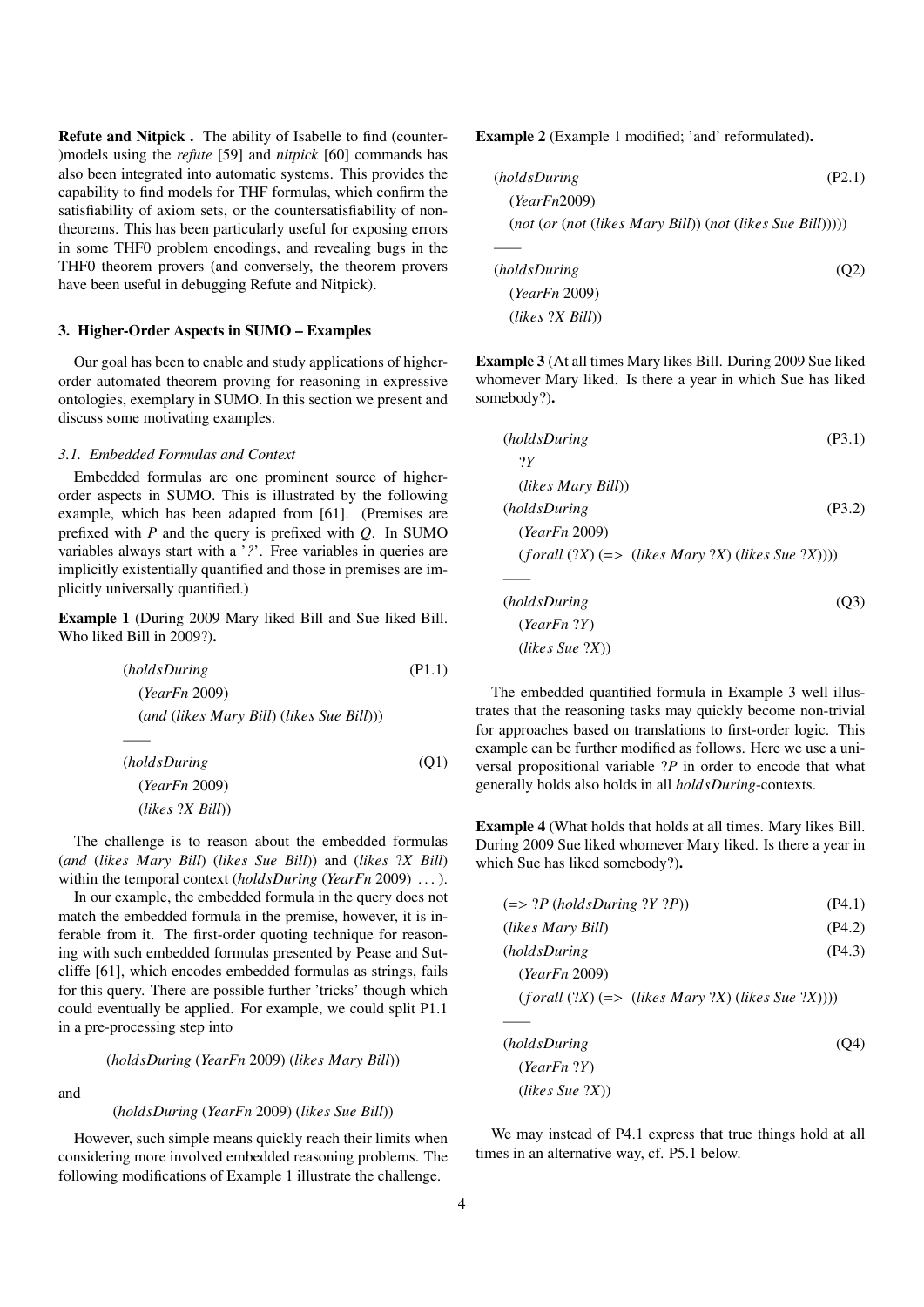Example 5 (Example 4 modified).

| (holdsDuring ?Y True)                                 | (P5.1) |
|-------------------------------------------------------|--------|
| (likes Mary Bill)                                     | (P5.2) |
| (holdsDuring)                                         | (P5.3) |
| (YearFn 2009)                                         |        |
| $(forall (?X) (= > (likes Mary ?X) (likes Sue ?X))))$ |        |
|                                                       |        |

| (holdsDuring)      | (Q5) |
|--------------------|------|
| (YearFn ?Y)        |      |
| $(likes\,Sue\,?X)$ |      |

Some key steps of the informal argument for the latter query are: Since *True* is always valid and since we assume (*likes Mary Bill*) we know that these two formulas are equivalent. Hence, they are equal. We can thus replace *T rue* in (*holdsDuring* ?*Y T rue*) by (*likes Mary Bill*). Now the query easily follows.

Note that instead of P5.1 we may equally well use (*holdsDuring* ?*Y* (*equal Chris Chris*)) or any other embedded tautology.

## *3.2. Set Abstraction*

*——*

Another higher-order construct used in SUMO is the set (or class) constructor *KappaFn*. It takes two arguments, a variable and a formula, and returns the set (or class) of things that satisfy the formula. We illustrate the use of *KappaFn* in Example 6.

Example 6 (The number of people John is grandparent of is less than or equal to three. How many grandchildren does John at most have?).

| $\left(<=>\right)$                                   | (P6.1) |
|------------------------------------------------------|--------|
| $\gamma$ (grandchild $?X$ $?Y$ )                     |        |
| $(exists (?Z) (and (parent ?Z ?X) (parent ?Y ?Z))))$ |        |
| (<=>                                                 | (P6.2) |
| $\gamma$ (grand parent ?X ?Y)                        |        |
| $(exists (?Z) (and (parent ?X ?Z) (parent ?Z ?Y))))$ |        |
| (less ThanOrEqual To                                 | (P6.3) |
| (CardinalityFn (KappaFn ?X (grandparent John ?X)))   |        |
| 3)                                                   |        |

(*lessT hanOrEqualT o* (Q6) (*CardinalityFn* (*KappaFn* ?*X* (*grandchild* ?*X John*))) ?*Y*)

This query can easily be proved valid independent of the specific axiomatizations of *CardinalityFn* and *lessT hanOrEqualT o*, since the two embedded set abstractions can be shown equal with the help of axioms P6.1 and P6.2.

#### *3.3. Extensionality*

In the examples discussed so far we have (silently) assumed that the semantics of our logic is classical and that the Boolean and functional extensionality principles are valid. While functional extensionality has actually been discussed as an option for the semantics of KIF [62], the validity of Boolean extensionality has never been questioned though in the literature for KIF and SUO-KIF.

We briefly illustrate the case of Boolean extensionality. For a detailed discussion of functional and Boolean extensionality in classical higher-order logic we refer to Benzmüller, Brown and Kohlhase [63].

Boolean extensionality expresses that two formulas *P* and *Q* are equal if and only if they are equivalent, in SUO-KIF syntax:

$$
(\leq>)
$$
  

$$
(\leq>) \text{ ?}(P ? Q)
$$
  

$$
(\text{equal ?} P ? Q))
$$

The left to right direction says that there are not more than two truth values, respectively that whenever two formulas A and B can be shown equivalent then their denotations must be also be the same, namely either *true* or *f alse*. Logics with exactly two truth values are also called bivalent logics. Once we have established equivalence between formulas A and B in a bivalent logic, then, in any formula C in this logic, we may substitute occurrences of A by B (and vice versa). The important aspect is that this principle not only applies to occurrences of A or B at formula level but also to occurrences at term level. For example, (*and* (*likes Mary Bill*) (*likes Sue Bill*)) and (*and* (*likes Sue Bill*) (*likes Mary Bill*)) are obviously equivalent, and hence, by Boolean extensionality, they have identical denotations. Thus, they can always be substituted by each other, also in the term level positions of the following example.

Example 7 (During 2009 Mary liked Bill and Sue liked Bill. Is it the case that in 2009 Sue liked Bill and Mary liked Bill?).

| (holdsDuring)                               | (P7.1) |
|---------------------------------------------|--------|
| (YearFn 2009)                               |        |
| $(and (likes Mary Bill) (likes Sue Bill)))$ |        |
|                                             |        |
| (holdsDuring)                               | (O7)   |
| (YearFn 2009)                               |        |

(*and* (*likes Sue Bill*) (*likes Mary Bill*)))

If Boolean extensionality is not postulated then this substitution principle is blocked. The reason is that we may well consider more than two truth values, for example, *true*<sup>1</sup> and *true*<sup>2</sup> and *false*<sup>1</sup> and *false*<sup>2</sup>. In such a situation we could, for example, map the denotation of (*and* (*likes Mary Bill*) (*likes Sue Bill*)) to *true*<sup>1</sup> and the denotation of (*and* (*likes Sue Bill*) (*likes Mary Bill*)) to *true*<sup>2</sup> . We could still consider both formulas as equivalent, since both denote a representative of truth. But obviously the formulas no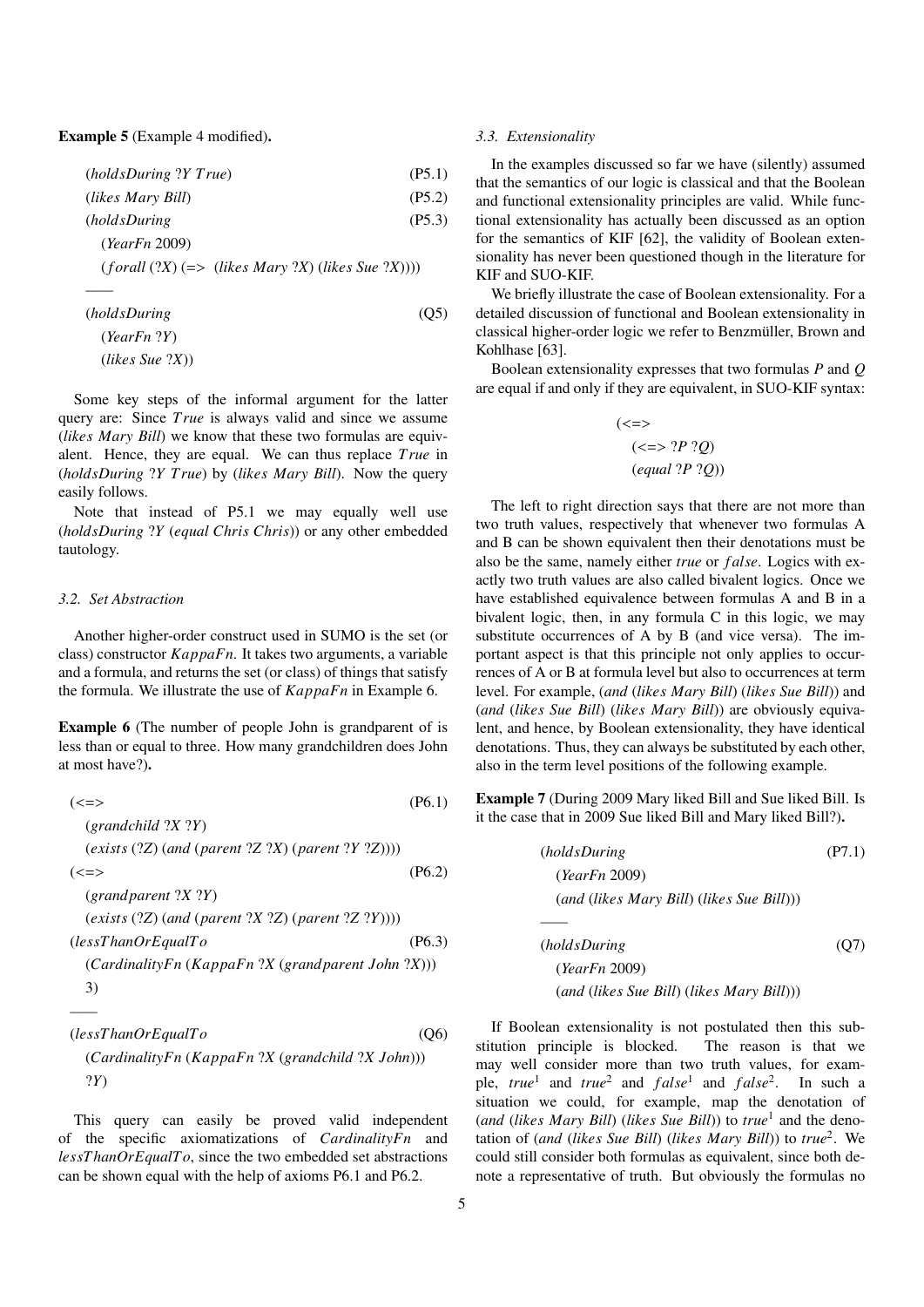longer have identical denotations. Hence, they can no longer be substituted one by another in term level positions.

The examples so far have been chosen to raise the impression that Boolean extensionality is a natural and useful requirement for SUO-KIF and SUMO. However, this is not the case in general as we will discuss next.

arbitrary tautology):

(=> (A) (*and* ?*Prop* (*holdsDuring* ?*Time* <*tautology*>)) (*holdsDuring* ?*Time* ?*Prop*)) (=> (B,C) (*and* ?*Prop* (*knows*/*believes* ?*Agent* <*tautology*>))

*3.4. Boolean Extensionality is in Conflict with Modal Contexts*

Boolean extensionality seems fine for the temporal contexts of our previous examples. However, it leads to counterintuitive inferences when applied in other contexts. We illustrate this for epistemic and doxastic contexts. When Boolean extensionality is assumed for either of these contexts, inferences are enabled that do obviously contradict our intuition. We give an example that is very similar to Example 5. The main difference is that the temporal context has been replaced by an epistemic context.

Example 8 (Adapted Example 5 within epistemic context: Everybody knows that Chris is equal to Chris. Mary likes Bill. Chris knows that Sue likes whomever Mary likes. Does Chris know that Sue likes Bill?).

| (knows ?Y (equal Chris Chris))                     | (P8.1) |
|----------------------------------------------------|--------|
| (likes Mary Bill)                                  | (P8.2) |
| (knows                                             | (P8.3) |
| Chris                                              |        |
| $(forall (?X) (=>(likes Mary ?X) (likes Sue ?X)))$ |        |
|                                                    |        |
| (knows)                                            | (O8)   |

*Chris* (*likes Sue Bill*))

Assuming Boolean extensionality the query is valid, even though we have not explicitly stated the fact (*knows Chris* (*likes Mary Bill*)). Intuitively, however, assuming that Chris actually knows that Mary likes Bill seems mandatory for enabling the proof of the query. Hence, we here (re-)discover an issue that some logicians possibly claim as widely known: modalities have to be treated with great care in classical, bivalent logics. In general, there is a relation to the question whether we are willing to accept the following principles as theorems (where <*tautology*> stands for an

While principle A appears acceptable<sup>3</sup> (even in the stronger form (=> ?*Prop* (*holdsDuring* ?*Time* ?*Prop*)), the principles B and C are clearly counterintuitive.

(*knows*/*believes* ?*Agent* ?*Prop*))

In Section 6 we therefore adapt the modeling of affected modalities in SUMO in order to appropriately address this modality–extensionality conflict.

## *3.5. Relation and Function Variables*

Relation and function variables are another prominent higher-order challenge in SUMO. For example, the following query asks about a relation ?*R* that holds between *Bob* and *Bill* and between *Sue* and *Bob*. A possible answer in the given situation is the sibling relation, that is, the relation (*or* (*sister* ?*X* ?*Y*) (*brother* ?*X* ?*Y*)). <sup>4</sup> The automated synthesis of complex relations (and functions) from more basic, already given ones is generally possible in higher-order order automated theorem provers, though there are still many practical limitations.

Example 9 (Mary, Sue, Bill and Bob are mutually distinct. Mary is neither a sister of Sue nor of Bill, and Bob is not a brother of Mary. Sue is a sister of Bill and of Bob, and Bob is a brother of Bill. Is there a relation that holds both between Bob

<sup>3</sup>However, if our interest is in an appropriate modeling of temporal granularity, then we might even want to reject the first principle.

 $4$ <sup>4</sup>There are other possible answers for ?*R*, including inequality and the universal relation. Enumerating them all and separating trivial, uninteresting answers from interesting ones is a challenge for future work.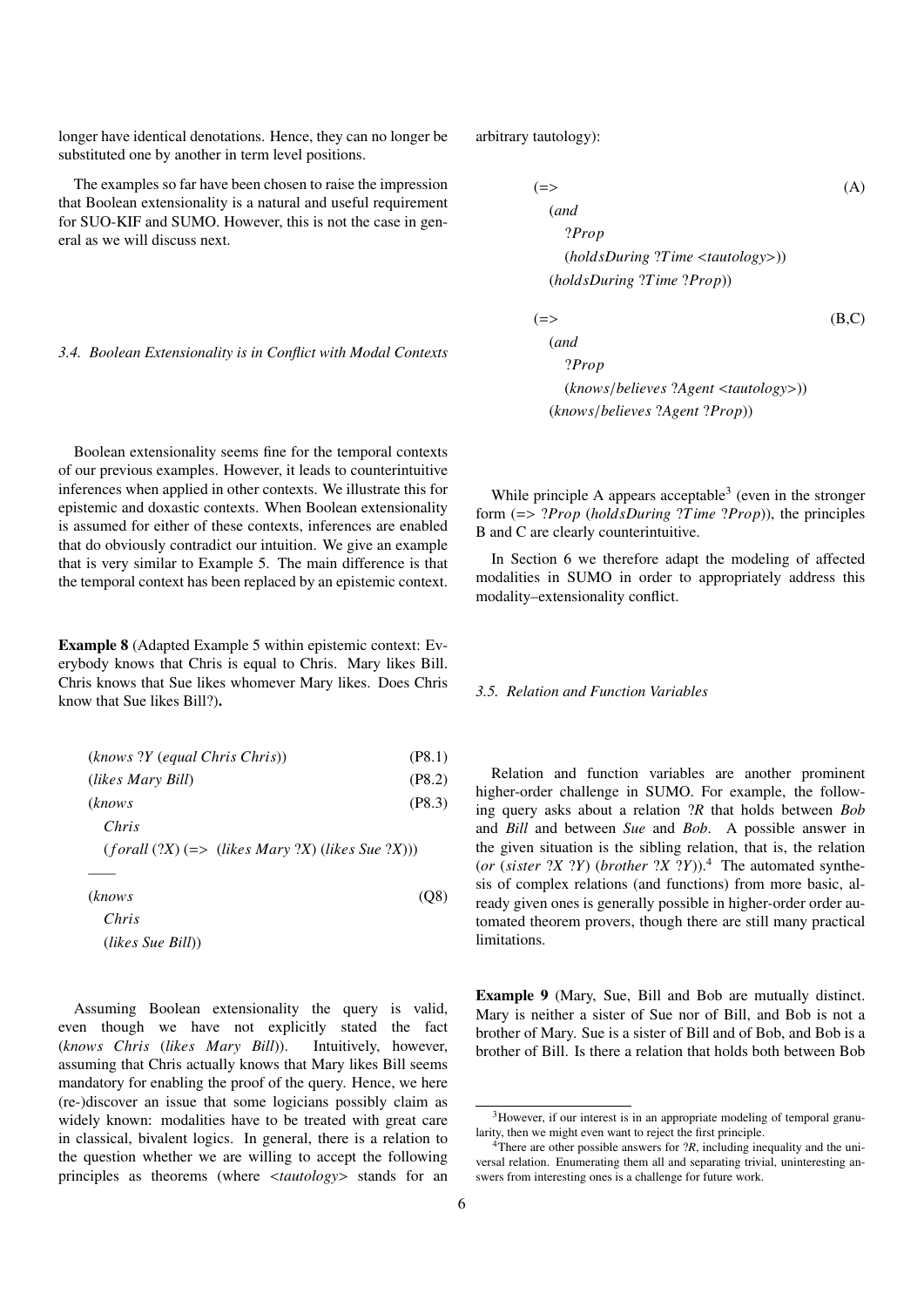and Bill and between Sue and Bob).

(*and* (P9.1) (*not* (*equal Mary Sue*)) (*not* (*equal Mary Bill*)) (*not* (*equal Mary Bob*))) (*not* (*equal Sue Bill*)) (*not* (*equal Sue Bob*)) (*not* (*equal Bob Bill*))) (*and* (P9.2) (*not* (*sister Mary Sue*)) (*not* (*sister Mary Bill*)) (*not* (*brother Bob Mary*))) (*and* (P9.3) (*sister Sue Bill*) (*sister Sue Bob*) (*brother Bob Bill*)) *——* (*and* (Q9) (?*R Bob Bill*)

(?*R Sue Bob*))

A first-order approach for reasoning with predicate and function variables has been proposed and implemented for SUMO [64]. This approach is based on some practically motivated restrictions in the search for instantiations of predicate and function variables. More concretely, the search for possible instantiations is restricted to already known concepts in SUMO. The synthesis of the sibling relation above is an example which is already beyond the capabilities of this first-order approach.

#### 4. Mapping SUMO to Classical Higher-Order Logic

A main objective of our work has been to support automation of queries in SUMO as discussed above. In order to enable the application of off-the-shelf higher-order automated theorem provers and model finders for the task we have realized a translation from SUMO's SUO-KIF language into the TPTP THF0 language, which is a syntax for *HOL*.

# *4.1. THF0 — A Syntax for HOL*

The language *HOL* is defined by (where  $\alpha, \beta, \beta \in \mathcal{T}$ ):

$$
s, t ::= p_{\alpha} | X_{\alpha} | (\lambda X_{\alpha} \cdot s_{\beta})_{\alpha \to \beta} | (s_{\alpha \to \beta} t_{\alpha})_{\beta} | (\neg_{\theta \to \theta} s_{\theta})_{\theta} |
$$
  

$$
(s_{\theta} \vee_{\theta \to \theta \to \theta} t_{\theta})_{\theta} | (s_{\alpha} =_{\alpha \to \alpha \to \theta} t_{\alpha})_{\theta} | (\Pi_{(\alpha \to \theta) \to \theta} s_{\alpha \to \theta})_{\theta}
$$

 $p_\alpha$  denotes typed constants and  $X_\alpha$  typed variables (distinct from  $p_\alpha$ ). Complex typed terms are constructed via abstraction and application. Our logical connectives of choice are  $\neg$ <sub>*o*→*o*</sub>,  $\vee$ <sub>*o*→*o*→*o*</sub>,  $=$ <sub>*a*→*a*→*o*</sub> and  $\Pi$ <sub>(*a*→*o*)→*o*</sub> (for each type *α*).<sup>5</sup> From

these connectives, other logical connectives can be defined in the usual way (e.g.,  $\land$  and  $\Rightarrow$ ). We often use binder notation  $\forall X_{\alpha}$  *s* for  $\Pi_{(\alpha \to \alpha) \to \alpha}(\lambda X_{\alpha} s_{\alpha})$ . We use the -notation to avoid brackets; the convention is as follows: stands for a pair of brackets whose right counterpart reaches as far to the right as is consistent with the logical structure and the type structure of an expression.

We assume familiarity with  $\alpha$ -conversion,  $\beta$ - and  $\eta$ reduction, and the existence of  $\beta$ - and  $\beta\eta$ -normal forms. Moreover, we obey the usual definitions of free variable occurrences and substitutions.

The semantics of *HOL* is well understood and thoroughly documented in the literature [66, 67, 43, 68]. The semantics of choice for our work is Henkin semantics.

The encoding of *HOL* in THF0 syntax is straightforward. For example, \$i and \$o represent the standard base types, and  $$i > $o$$  encodes a function (predicate) type. Function or predicate application as e.g. in the *HOL* formula (*loves ben mary*) is encoded in THF0 as ((loves @ Ben) @ Mary) or simply as (loves @ Ben @ Mary), that is, in THF0 we explicitly represent function application with the operator @. Universal and existential quantification and  $\lambda$ -abstraction as in <sup>∀</sup>*<sup>X</sup>* <sup>∃</sup>*<sup>Y</sup>* (*loves X Y*) and <sup>λ</sup>*<sup>X</sup>* (*loves ben X*) are represented in THF0 as ![X:\$i]: ?[Y:\$i]: (loves @ X @ Y) and ˆ[X:\$i]: (loves @ Ben @ X); note that we have here assigned type \$i to variables X and Y. The logical connectives  $\neg, \vee, \wedge, \Rightarrow$  and  $\Leftrightarrow$  are written as ,  $\vdash, \&, \Rightarrow$ , and  $\langle \Rightarrow \rangle$ 

THF0 encodings obey the convention that the types of constant symbols and variable symbols have to be declared before their first use. Type declarations for constant symbols are typically provided in a type signature part at the beginning of each THF0 file while types of variable symbols are provided in their binding positions.

For further details on THF0 we refer to Sutcliffe and Benzmüller [8, 9].

## *4.2. Translating SUMO to THF0*

In our translation of SUMO to THF0 we recursively analyze all SUMO terms and subterms in order to assign consistent type information to them. In particular, we extract type information for all constant and variable symbols as required in THF0 files. For example, when applying our transformation procedure to P6.3 we generate the THF0 information given below. Thereby we employ the following mapping of SUMO symbols to THF0 symbols: *grand parent* is mapped to grandparent IiioI, and *CardinalityFn* and *John* to lCardinalityFn IIioIiI and lJohn i, respectively. These constant symbols are of types  $\frac{e}{i}$  >  $\frac{e}{i}$  >  $\frac{e}{i}$ ,  $\frac{e}{i}$  > \$*o*) > \$*<sup>i</sup>* and *<sup>i</sup>*. In our mapping we have chosen to represent type information as suffixes in the mapped names. For example, suffix IIioIiI in lCardinalityFn\_IIioIiI encodes the *HOL* type  $(\iota \to o) \to i$ , written  $(\$i > \$o) > \$i$  in THF0; *I* is used for bracketing. This is in addition to the type declaration we anyway have to provide; the reason for doing this will become clear below. Moreover, THF0 constant sym-

<sup>&</sup>lt;sup>5</sup>This choice is not minimal (from  $=_{\alpha \to \alpha \to \alpha}$  all other logical constants can already be defined [65]). It useful though in the context of resolution based theorem proving.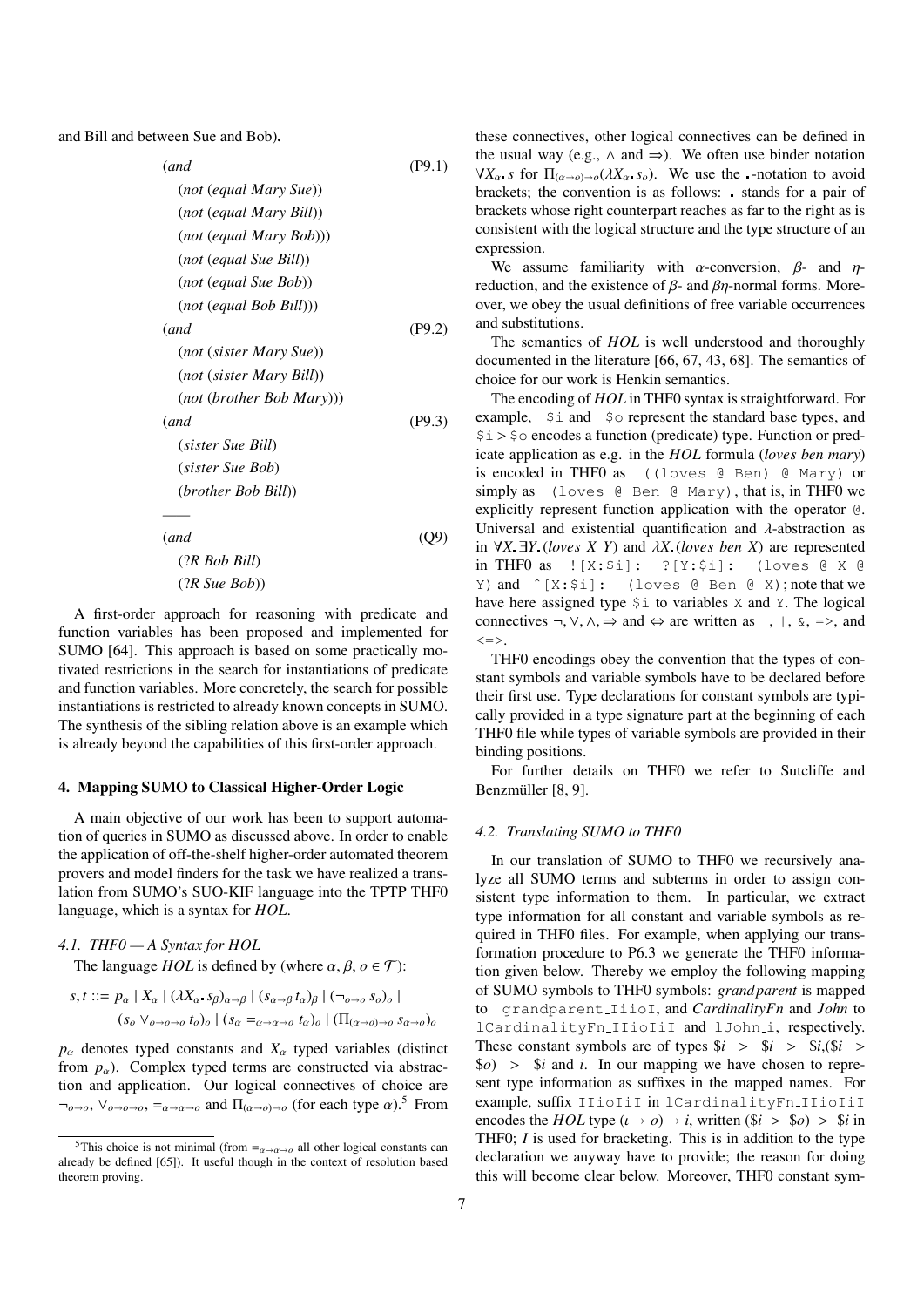bols have to start with a lower case symbol which explains the leading *l*'s.

Some mappings of SUMO symbols are treated special. For example, the arithmetic relation *lessT hanOrEqualT o* and the number 3 are mapped to distinguished symbols ltet IiioI and  $n3_i$ ; the motivation thereby is to provide some special support for arithmetic reasoning in THF0 provers in the future.

```
%%% The extracted Signature %%%
thf(type_decl_1,type,(
    grandparent_IiioI: $i > $i > $o )).
thf(type_decl_2,type,(
    lCardinalityFn_IIioIiI: ( $i > $o ) > $i )).
thf(type_decl_3,type,(
    lJohn_i: $i )).
thf(type_decl_4,type,(
    ltet_IiioI: $i > $i > $o)).
thf(type_decl_5,type,(
    n3_i: $i )).
%%% The translated axioms %%%
thf(a1,axiom,(
    ltet_IiioI
    @ (lCardinalityFn_IIioIiI
       @ (ˆ[X:$i]: (grandparent_IiioI
                    @ lJohn_i
                    @ X)))
    @ n3_i )).
```
Our SUMO to THF0 transformation is not intended for user consumption. It serves the main purpose of communicating SUMO reasoning problems to higher-order automated theorem provers and model finders.

So far, we use THF0 type \$i as only base type other than \$o. Hence, SUMO formulas are mapped to type \$o while basic constants such as lJohn i and n3 i are currently both declared of type \$i. Function types, e.g. for lCardinalityFn IIioIiI, are determined by our translation algorithm. The introduction of further base types (including a special type for naturals) in combination with a better exploitation of the richer 'type' information already available in SUMO should be straightforward, and future work should study which improvements are possible in THF0 reasoners when a richer type system is exploited.

Assigning types to SUMO terms is in fact not as straightforward as this small example suggests. A major problem is that SUMO supports self-applications as illustrated, for example, by the SUMO axiom

# (*instance instance BinaryPredicate*)

In order to translate such axioms we currently split affected constants like *instance* in the THF0 mapping into separate constants, here we get instance\_IiioI of type  $$i > $i > $o$$  and instance\_IIiioIioI of type  $(5i > 5i > 50) > 5i > 50$ . This explains why we have chosen to include type information in the mapped symbol names.

```
%%% The extracted Signature %%%
thf(type_decl_1,type,(
    lBinaryPredicate_i: $i )).
thf(type_decl_2,type,(
    instance_IIiioIioI:
      ( \sin 5i > \sin 5i > \cos 1) > \sin 5i > \cos 1).
thf(type_decl_2,type,(
    instance_IiioI: $i > $i > $o )).
%%% The translated axiom(s) %%%
thf(a1,axiom,(
    instance_IIiioIioI
    @ instance_IiioI
    @ lBinaryPredicate_i )).
```
Obviously we may thereby lose relevant information. For example, here we now only know for symbol instance IiioI that it denotes a binary relation. If we want this information restored also for instance IIiioIioI we can iterate the process and generate another symbol instance IIIiioIioIioI and another axiom

```
thf(a2,axiom,(
    instance_IIIiioIioIioI
    @ instance_IIiioIioI
    @ lBinaryPredicate_i )).
```
Future work will study the practical need for such an iterated generation of axioms more closely. So far, however, we have not come across examples that do require it.

A first important goal has thus been achieved, namely to provide a first translation of the SUMO upper ontology into THF0 that can be parsed and type checked by all THF0 reasoners in the TPTP. This THF0 translation of the SUMO upper ontology is available at: http://christoph-benzmueller. de/papers/SUMO.thf. SUMO documentation axioms are not relevant for the theorem provers and they have not been translated into THF0. This is why we obtain only 3577 THF0 axioms out of the approx. 4000 axioms in the original SUMO upper ontology.

### 5. Experiments

We have implemented the SUMO to THF0 translation algorithm as part of the Sigma ontology engineering environment. This enabled the reuse of already existing infrastructure, for example, for manipulating formulas and knowledge bases. Additionally, we have integrated the LEO-II system with Sigma.

There are now three modes in which LEO-II can be applied to queries in Sigma. The *local* mode only translates the user assertions and the query, the *global* mode translates the entire SUMO upper level ontology (resulting in the mentioned 3577 THF0 axioms) and then adds the user assertions and the query, and the SInE mode employs Hoder's SInE relevance filtering system [16] to extract a (hopefully) relevant subset of the axioms from the SUMO knowledge base, which is then translated into THF0.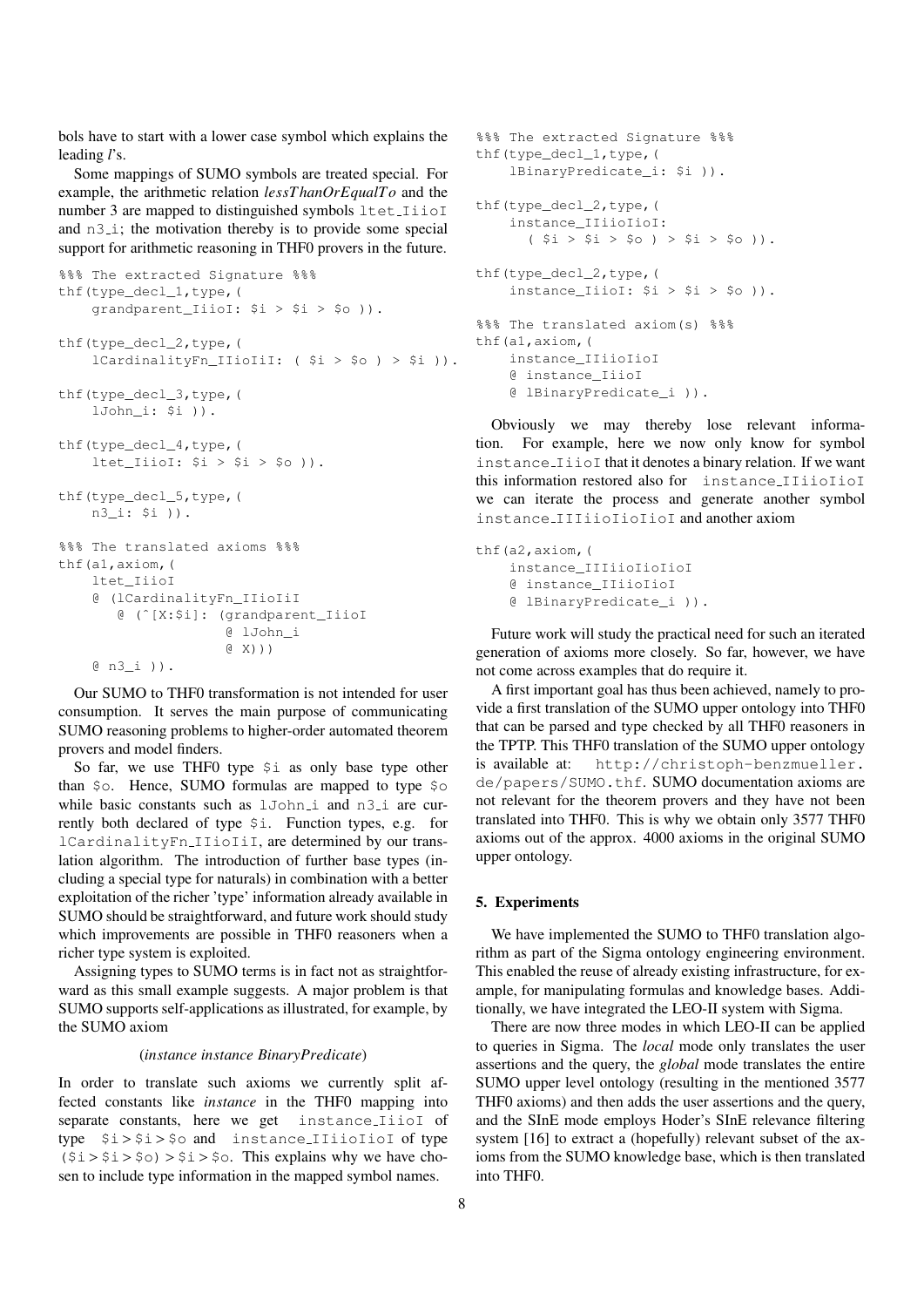| Mode   Ex.1   Ex.2   Ex.3   Ex.4   Ex.5   Ex.6   Ex.7   Ex.8   Ex.9                                                |  |  |  |  |
|--------------------------------------------------------------------------------------------------------------------|--|--|--|--|
| $\overline{local}$   0.112   0.109   0.116   0.082   0.079   0.277   0.143   0.080   0.063                         |  |  |  |  |
| SInE $\vert 0.309 \vert 0.294 \vert 0.396 \vert 0.213 \vert 0.363 \vert 0.124 \vert 0.394 \vert 0.071 \vert 0.111$ |  |  |  |  |
| global   3.818   3.791   3.320   3.246   3.189   2.590   4.522   2.820   2.532                                     |  |  |  |  |

Table 1: Performance of the LEO-II prover (in SUMO setting) for the examples problems in this article; three different problem modes were investigated.

We have conducted an initial experiment with the LEO-II prover (version v1.2.8). LEO-II provides an own relevance filtering mechanism, and in our experiment this relevance filtering was always enabled.<sup>6</sup> In the following we call this flag setting of LEO-II the SUMO setting.

LEO-II's relevance filtering mechanism is in fact still very basic. It is based on a symbol distance rating between the axioms and the given user query. The algorithm computes for each axiom  $A_i$  in the knowledge base the set  $Consts(A_i)$ of constant symbols in *A<sup>i</sup>* . A respective computation of contained constant symbols is also done for the formula set  $Q<sup>1</sup>$ , which initially only contains the given user query; this set is called  $Consts(Q<sup>1</sup>)$ . Next, we compute the set *Filtered*<sup>1</sup> = { $A_i$ |*Consts*( $A_i$ ) ∩ *Consts*( $Q^1$ ) ≠  $\emptyset$ }. The process can be iterated as follows. For  $n > 1$  take *Filtered*<sup>*n*</sup> = *Filtered*<sup>*n*-1</sup> ∪ { $A_i$ |*Consts*( $A_i$ ) ∩ *Consts*( $Q^{n-1}$ ) ≠  $\emptyset$ }, where  $Q^k$  is defined as  $Q^{k-1}$  ∪ *Filtered*<sup> $k-1$ </sup> for all  $k > 1$ . In the SUMO setting of LEO-<br>If the iteration of this filtering mechanism is currently applied II the iteration of this filtering mechanism is currently applied up to level  $n = 2$ .

In our experiment the maximum timeout for LEO-II was set to 300 seconds. All experiment runs were done on a standard iMac8,1 with a 2.8 GHz Intel Core 2 Duo processor and 2 GB of memory.

The results of this experiment are presented in Table 1. We report LEO-II's reasoning times in SUMO setting (in seconds) when solving the example problems as generated by Sigma in the respective modes. For practical use the SInE mode appears the most appropriate approach. However, even LEO-II alone is already capable of dealing with large knowledge bases as the results in the global mode confirm. This is due to LEO-II's own relevance filtering capabilities. In Examples 6 and 8 LEO-II finds a different proof in SInE mode than in local mode, which explains LEO-II's good performance for the SInE modes of these examples.

Several related example problems, including the ones from Table 1 and/or adaptations of them, have been added to the TPTP library. They are available under TPTP identifiers CSR119–CSR153.

We have conducted a second series of experiments in which the higher-order reasoning systems TPS (version 3.110228S1a), Satallax (version 2.3), and Isabelle (version 2011) were applied in addition to LEO-II. These systems are all available online via the SystemOnTPTP tool [49]. Exploiting the TPTP World infrastructure [69], all experiment runs reported in Table 2 were done remotely at the University of Miami on 2.80GHz computers with 1GB memory and running the

Linux operating system. The timeout in each run was set to 300 seconds. In this experiment LEO-II was employed in its standard setting as opposed to the SUMO setting. In the standard setting LEO-II first tackles a problem with relevance filtering disabled. Subsequently LEO-II then tries different reasoning modes some of which also have relevance filtering enabled.

Some interesting observations are:

- When LEO-II is applied in its standard setting, in which relevance filtering only gets enabled after some time, then then the reasoning times in the global mode of the experiments get significantly worse. That shows that relevance filtering is essential for LEO-II to solve these global mode problems on its own. However, in the SInE mode of the experiments the problem files were still small enough so that additional relevance filtering in LEO-II was not needed to obtain fast results.
- None of the other THF0 provers can solve the problems in global mode. Relevance filtering is obviously a missing feature in (the standard settings of) these systems.
- In SInE mode, where LEO-II still solves all of the problems effectively, only Satallax and Isabelle show some small successes.
- In local mode all our problems can be effectively solved not only by LEO-II but also by Satallax and TPS. Isabelle, however, performs weak and it surprisingly even fails on Problem 6 which it solves in the harder SInE mode.

Form these observations we conclude that LEO-II is currently the most promising reasoner for SUMO. If this picture should change in the future, then our flexible infrastructure supports an easy replacement of the prioritized THF0 reasoner in Sigma.

An overall conclusion from our experiments is that higherorder automated reasoners apparently can advance the automation of higher-order aspects in SUMO, provided they are applied with relevance filtering enabled (if available) or in combination with an additional relevance filtering systems such as SInE as preprocessor. We conjecture that this result is transferable to other expressive ontologies. However, much further work is needed to confirm this conjecture.

Note that first-order translation tricks such as employed, for example, by Pease and Sutcliffe [61] fail for the examples studied here, except probably for the trivial Examples 1 and 7. The added value of higher-order automated reasoning in SUMO has also been confirmed by the detection (and subsequent fixing) of some problematic axioms in the course of our experiments. These problem-axioms have remained undetected by the incremental tests with first-order provers as reported in Section 2.1.

<sup>&</sup>lt;sup>6</sup>The exact command options for LEO-II employed in our experiments were: leo <problem-file> -rf 2 -t 120.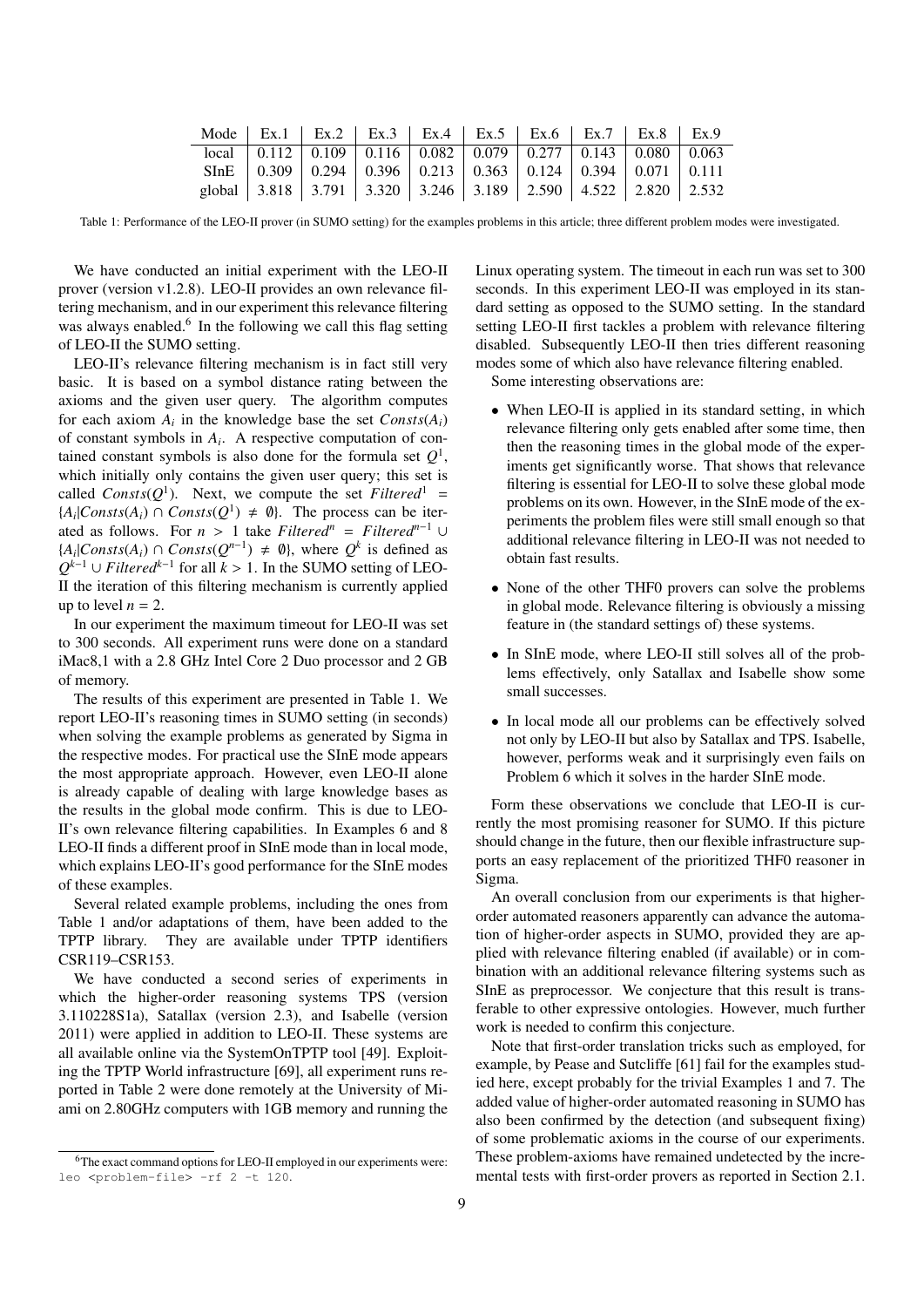| Mode   | System          | Ex.1  | Ex.2  | Ex.3  | Ex.4  | Ex.5  | Ex.6  | Ex.7  | Ex.8                     | Ex.9  |
|--------|-----------------|-------|-------|-------|-------|-------|-------|-------|--------------------------|-------|
| local  | $LEO-II$        | 0.21  | 0.21  | 0.18  | 0.13  | 0.12  | 0.44  | 0.31  | 0.15                     | 0.09  |
|        | <b>TPS</b>      | 4.46  | 4.47  | 8.64  | 8.65  | 6.65  | 8.69  | 0.39  | 0.41                     | 21.45 |
|        | <b>Satallax</b> | 0.01  | 0.01  | 1.13  | 0.21  | 2.37  | 14.81 | 0.01  | 0.01                     | 0.03  |
|        | Isabelle        |       |       |       |       |       |       | 2.60  |                          | 18.65 |
| SInE   | $LEO-II$        | 0.61  | 0.62  | 0.61  | 0.37  | 0.57  | 0.27  | 0.80  | 2.46                     | 0.21  |
|        | <b>TPS</b>      |       |       |       |       |       |       |       |                          |       |
|        | <b>Satallax</b> |       | 0.12  |       |       |       | 3.46  | 0.03  | 0.62                     |       |
|        | <b>Isabelle</b> |       |       |       |       | -     | 48.12 | 12.03 | $\overline{\phantom{0}}$ |       |
| global | $LEO-II$        | 46.49 | 44.55 | 41.17 | 46.03 | 45.51 | 41.36 | 47.99 | 44.09                    | 43.08 |
|        | <b>TPS</b>      |       |       |       |       |       |       |       |                          |       |
|        | <b>Satallax</b> |       |       |       |       |       | ۰     | 6.77  | 87.42                    |       |
|        | Isabelle        |       |       |       |       |       |       |       |                          |       |

Table 2: Performance of the TPTP THF0 reasoners (in standard setting) for the example problems in this article; three different problem modes were investigated.

For example, in the following axiom for 'pretending' the last occurrence of *T rue* has been detected as semantically wrong and was subsequently replaced by *False* ('pretending' is is a social interaction where a cognitive agent or group of cognitive agents attempts to make another cognitive agent or group of cognitive agents believe something that is false):

> $(=$ (*instance* ?*PRET END Pretending*) (*exists* (?*PERS ON* ?*PROP*) (*and* (*hasPurpose* ?*PRET END* (*believes* ?*PERS ON* ?*PROP*)) (*truth* ?*PROP T rue*)))

Most importantly, not only are various higher-order theorem provers now in principle applicable to SUMO but also the higher-order model finders Refute and Nitpick. For example, with their help it has been easy to detect typos in earlier modelings of our running examples.

#### 6. A Proper Treatment of Modal Contexts in SUMO

We have illustrated in Section 3.4 that assuming a classical, bivalent semantics for SUMO is in conflict with SUMO's modeling of epistemic and doxastic contexts. A solution to this problem is to model SUMO's modal operators as proper modalities in quantified multimodal logics. That is, instead of translating SUMO directly into classical higher-order logic we now translate SUMO into quantified multimodal logics. This enables the mapping of epistemic contexts like *(knows Peter* <*whatever*>*)* or doxastic contexts like *(believes Peter* <*whatever*>*)* to proper modalities in modal logics like ✷*KnowledgePeter* <sup>&</sup>lt;*whatever*<sup>&</sup>gt; and ✷*BelievesPeter* <sup>&</sup>lt;*whatever*>. The need for quantifiers and for multiple modalities is obvious from our examples so far. We can add further modal logic axioms in order to appropriately characterize the modalities we obtain and to specify their interaction. For example, to appropriately characterize  $\square_{KnowledgePeter}$  as an epistemic modality we may use

the S5 axioms and to characterize  $\Box_{BelievesPeter}$  as an doxastic modality we may use the S45 axioms. Moreover, an inclusion axiom between Peter's knowledge and Peter's beliefs can be added.

This approach connects SUMO's modeling of modal contexts with solid and well understood modelings of modalities as studied in the modal logics world. While this is theoretically interesting it raises concerns regarding its practicality. The challenge clearly is to provide powerful practical reasoning systems for quantified multimodal logics. In particular, these systems would need to support varying combinations of modal operators. Unfortunately, however, there are currently only very few specialist reasoners available for quantified modal logics and these systems are typically restricted to monomodal logics only. The available reasoners include MleanTAP and MleanSeP [70], GQML [71], and f2p+MSPASS (which is an extension of the MSPASS prover [72]). To the best of our knowledge, none of these systems currently supports flexible combinations of different modalities as required for SUMO. Moreover, these systems are generally restricted to first-order modal logics only, so that they cannot (easily) address other higher-order aspects as mentioned in Section 3.

For this reason we have developed an alternative automation approach for quantified multimodal logics. This approach exploits our recent semantic embedding of quantified multimodal logics in classical higher-order logic [73]. This embedding demonstrates that quantified multimodal logics are actually just natural fragments of *HOL* respectively THF0.

Hence, instead of mapping SUMO directly to THF0 as in Section 4, we now take a detour via quantified multimodal logics. In the end we nevertheless obtain a proper THF0 encoding, which enables the application of off-the-shelf higher-order reasoners such as our LEO-II prover. An advantage of this approach is its flexibility, since arbitrary numbers and combinations of (not only) epistemic and doxastic modalities are supported. Moreover, the approach still scales to other higher-order aspects in SUMO.

A recent case study in automating quantified monomodal logics [70] actually confirms that higher-order automated theorem provers such as Satallax and LEO-II can in fact compete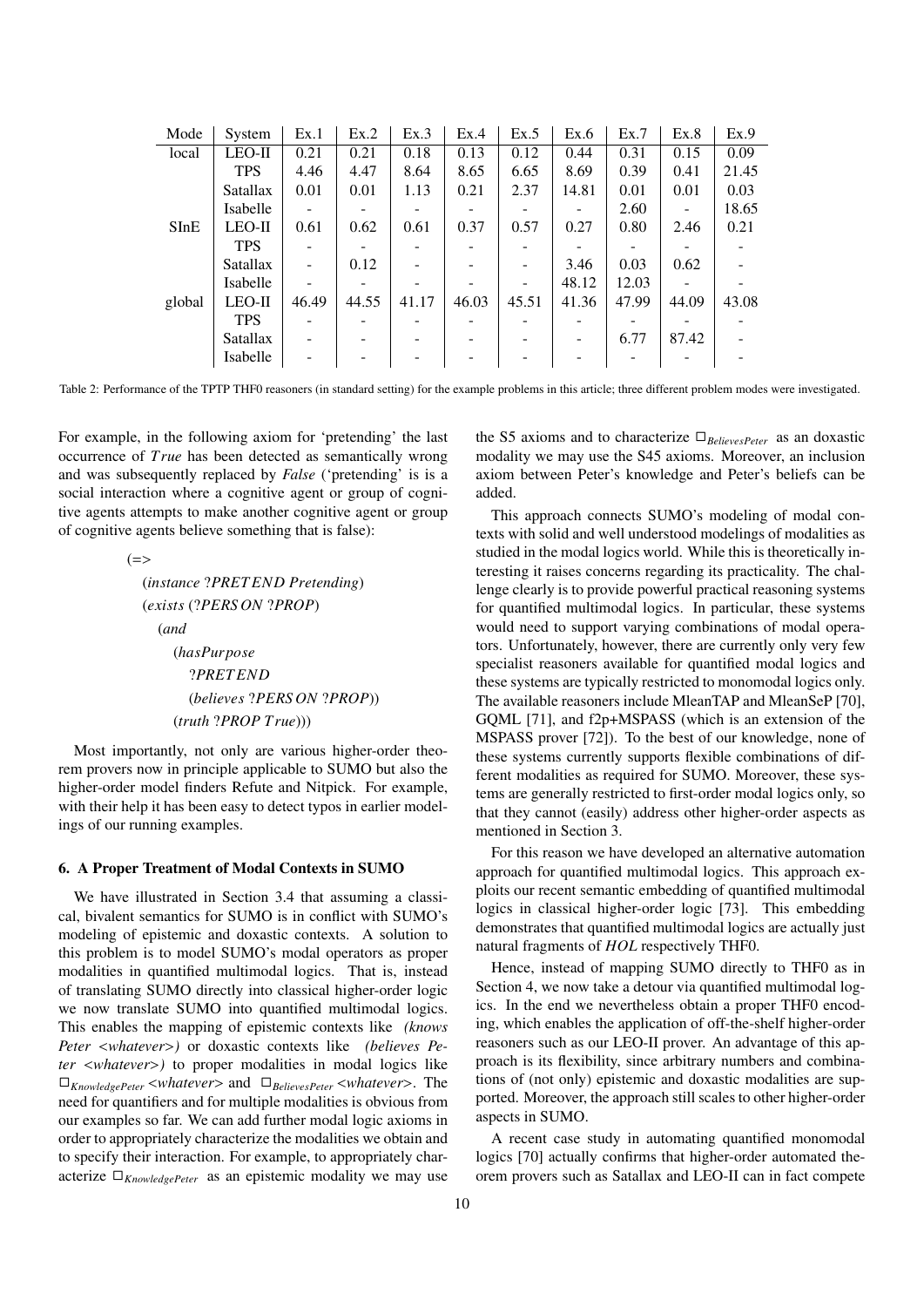with the above mentioned specialist reasoners for reasoning in quantified monomodal logics when using our semantic embeddings based approach. Moreover, a number of alternative examples requiring combinations of modalities have been studied and automated [74]. These examples together with their performance results are available in the TPTP THF library (cf. [74] for further details) and they provide first evidence for the practicality of our proposed solution.

## *6.1. Embedding Quantified Multimodal Logics in THF0*

Quantified modal logics have been studied by Fitting [75] (further related work is available by Blackburn and Marx [76] and Brauner  $[77]$ ). In contrast to Fitting we are here not interested only in S5 structures but in the more general case of K from which more constrained structures (such as S5) can be easily obtained. First-order quantification can be constant domain or varying domain. Below we only consider the constant domain case: every possible world has the same domain. While Fitting [75] studies quantified monomodal logic, we are interested in quantified multimodal logic. Hence, we introduce multiple  $\Box_r$  operators for symbols *r* from an index set *S*. The grammar for our quantified multimodal logic *QML* thus is

$$
s, t ::= P \mid k(X^1, \dots, X^n) \mid \neg s \mid s \lor t \mid \forall X \ s \mid \forall P \ s \mid \Box_r s
$$

where  $P \in PV$  denotes propositional variables,  $X, X^i \in IV$  denotes note first-order (individual) variables, and  $k \in SYM$  denotes note first-order (individual) variables, and  $k \in \text{SYM}$  denotes predicate symbols of any arity ( $n \geq 0$ ). Further connectives, quantifiers, and modal operators can be defined as usual. We also obey the usual definitions of free variable occurrences and substitutions.

Fitting introduces three different notions of Kripke semantics for *QML*:  $\mathbf{Q}S5\pi^-, \mathbf{Q}S5\pi$ , and  $\mathbf{Q}S5\pi^+$ . In our work [73]<br>we study related notions  $\mathbf{Q}\mathbf{K}\pi^-$ .  $\mathbf{Q}\mathbf{K}\pi$  and  $\mathbf{Q}\mathbf{K}\pi^+$  for a modal we study related notions  $QK\pi^-$ ,  $QK\pi$ , and  $QK\pi^+$  for a modal context **K** and we support multiple modalities context K, and we support multiple modalities.

*HOL* is an expressive logic and it is thus not surprising that *QML* can be elegantly modeled and even automated as a fragment of *HOL*. The idea of the encoding, called  $QML^{HOL}$ , is simple. Choose type  $\iota$  to denote the (non-empty) set of individuals and choose the second base type  $\mu$  to denote the (non-empty) set of possible worlds. As usual, the type *o* denotes the set of truth values. Certain formulas of type  $\mu \rightarrow o$  then correspond to multimodal logic expressions. The multimodal connectives  $\neg$ ,  $\nabla$ , and  $\Box$ , become  $\lambda$ -terms of types  $(\mu \to o) \to (\mu \to o), (\mu \to o) \to (\mu \to o) \to (\mu \to o)$ , and  $(\mu \rightarrow \mu \rightarrow o) \rightarrow (\mu \rightarrow o) \rightarrow (\mu \rightarrow o)$  respectively.

Quantification is handled as in *HOL* by modeling ∀*X p* as  $\Pi(λX, p)$  for a suitably chosen connective  $\Pi$ . Here we are interested in defining two particular modal  $\Pi$ -connectives:  $\Pi^{\iota}$ , for quantification over individual variables, and  $\Pi^{\mu\to\rho}$ , for quantification over modal propositional variables that depend on worlds. They become terms of type  $(\iota \to (\mu \to o)) \to (\mu \to o)$ and  $((\mu \rightarrow o) \rightarrow (\mu \rightarrow o)) \rightarrow (\mu \rightarrow o)$  respectively.

The *QML<sup>HOL</sup>* modal operators  $\neg, \vee, \Box, \Pi^{\iota}$ , and  $\Pi^{\mu \to o}$  are

now simply defined as follows:

$$
\begin{aligned}\n\mathbf{T}_{(\mu\to o)\to(\mu\to o)} &= \lambda \phi_{\mu\to o} \cdot \lambda W_{\mu} \cdot \phi W \\
\mathbf{V}_{(\mu\to o)\to(\mu\to o)\to(\mu\to o)} &= \lambda \phi_{\mu\to o} \cdot \lambda \psi_{\mu\to o} \cdot \lambda W_{\mu} \cdot \phi W \vee \psi W \\
\Box \quad &(\mu\to\mu\to o)\to(\mu\to o)\to(\mu\to o) = \lambda R_{\mu\to\mu\to o} \cdot \lambda \phi_{\mu\to o} \\
&= \lambda W_{\mu} \cdot \mathbf{V}V_{\mu} \cdot \mathbf{V}R \cdot \mathbf{W} \cdot \mathbf{V} \cdot \phi V \\
\mathbf{\Pi}_{(\mu\to(\mu\to o))\to(\mu\to o)}^{i} &= \lambda \phi_{\mu\to(\mu\to o)} \cdot \lambda W_{\mu} \cdot \mathbf{V}X_{\mu} \cdot \phi X W \\
\mathbf{\Pi}_{((\mu\to o)\to(\mu\to o))\to(\mu\to o)}^{i} &= \lambda \phi_{(\mu\to o)\to(\mu\to o)} \cdot \lambda W_{\mu} \cdot \mathbf{V}P_{\mu\to o} \cdot \phi P W\n\end{aligned}
$$

Note that this encoding actually only employs the secondorder fragment of *HOL* enhanced with lambda-abstraction. However, if we decide to include further  $\Pi$  operators for higher types (which is straightforward to do [78]) then the secondorder fragment of *HOL* is not sufficient anymore.

Further operators can be introduced as usual, for example,  $\tau = \lambda W_u$ ,  $\tau$ ,  $\bot = \neg \tau$ ,  $\Lambda = \lambda \phi$ ,  $\psi$ ,  $\neg (\neg \phi \lor \neg \psi)$ ,  $\supset = \lambda \phi, \psi \neg \phi \lor \psi, \Leftrightarrow = \lambda \phi, \psi \ (\phi \supset \psi) \land (\psi \supset \phi),$  $\diamondsuit = \lambda R, \phi \neg (\Box R(\neg \phi)), \Sigma' = \lambda \phi \neg \Pi' (\lambda X \neg \phi X), \Sigma^{\mu \to o} =$ <br>  $\lambda \phi \neg \Pi^{\mu \to o} (\lambda P \neg \phi P)$  $\lambda \phi \neg \Pi^{\mu \to o} (\lambda P \neg \phi P).$ <br>For defining  $OMI^{H}$ 

For defining *QMLHOL*-propositions we fix a set *IVHOL* of individual variables of type ι, a set *PVHOL* of propositional variables<sup>7</sup> of type  $\mu \to o$ , and a set *SYM<sup>HOL</sup>* of *n*-ary (curried) predicate symbols of types  $\underbrace{\iota \to \ldots \to \iota}_{n} \to (\mu \to o)$ . Moreover, we fix *n*

a set *S*<sup>*HOL*</sup> of accessibility relation constants of type  $\mu \to \rho$ .<br>*OMI* <sup>*HOL*</sup> propositions are now defined as the smallest set of *QMLHOL*-propositions are now defined as the smallest set of *HOL*-terms for which the following hold:

- if  $P \in PV^{HOL}$ , then  $P \in OML^{HOL}$
- if  $X^j \in IV^{HOL}$  (*j* = 1, ..., *n*; *n* ≥ 0) and  $k \in SYM^{HOL}$ , then  $(kX^1 \dots X^n) \in QML^{HOL}$
- if  $\phi, \psi \in QML^{HOL}$ , then  $\neg \phi \in QML^{HOL}$  and  $\phi \vee \psi \in QML^{HOL}$
- if  $r \in S^{HOL}$  and  $\phi \in QML^{HOL}$ , then  $\Box r \phi \in QML^{HOL}$
- if  $X \in IV^{HOL}$  and  $\phi \in QML^{HOL}$ , then  $\Pi^{\ell}(\lambda X, \phi) \in OML^{HOL}$ *QMLHOL*
- if  $P \in PV^{HOL}$  and  $\phi \in QML^{HOL}$ , then  $\Pi^{\mu\rightarrow o}(\lambda P \cdot \phi) \in QML^{HOL}$ *QMLHOL*

We write  $\Box_r \phi$  for  $\Box r \phi$ ,  $\forall X_i \phi$  for  $\Pi^i(\lambda X_i, \phi)$ ,  $\forall P_{\mu \to 0} \phi$  for  $\Pi^{\mu \to 0}(\lambda P - \phi)$  and  $\Psi$  and  $\Psi$  and  $\Psi$  $\Pi^{\mu\rightarrow o}(\lambda P_{\mu\rightarrow o}, \phi)$ ,  $\exists X_i$ , φ for  $\neg$  Π<sup>*i</sup>*( $\lambda X_i$ ,  $\neg$ φ), and  $\exists P_{\mu\rightarrow o}$ , φ for  $\neg$  Π<sup>*μ*→*o*</sup>( $\lambda P$ </sub></sup>  $\neg \Pi^{\mu \to o} (\lambda P_{\mu \to o} \neg \phi),$ <br>If type information

If type information is obvious we may avoid displaying it.

Note that the defining equations for our *QML* modal operators are themselves formulas in *HOL*. Hence, we can express *QML* formulas in a higher-order prover elegantly in the usual syntax. For example,

$$
\Box_r \,\exists P_{\mu\to\rho} \; P
$$

is a *QML<sup>HOL</sup>* proposition; it has type  $\mu \to \infty$ .

<sup>7</sup>Note that the denotation of propositional variables depends on worlds.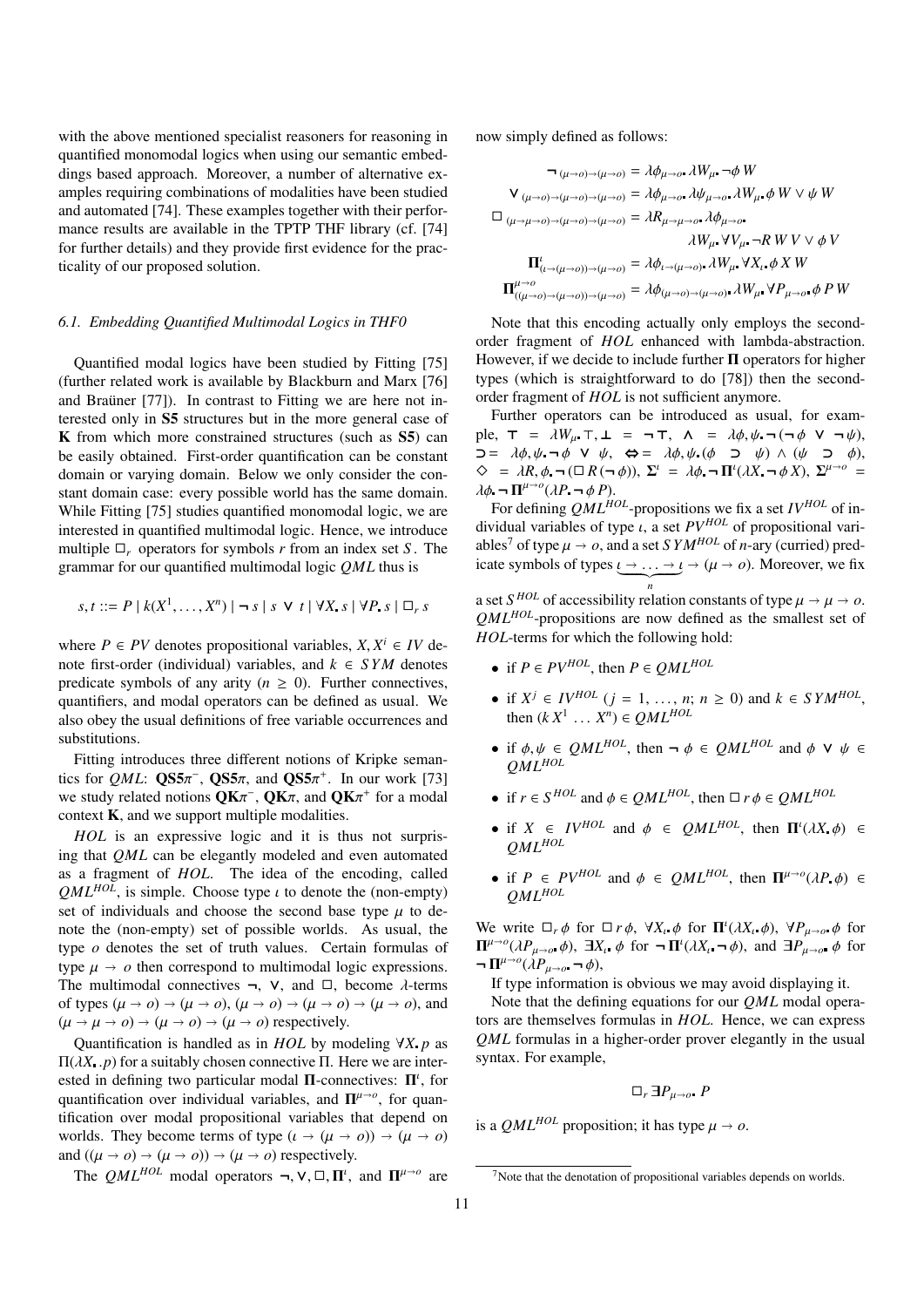Validity of *QMLHOL* propositions is defined in the obvious way: a  $QML^{HOL}$ -proposition  $\phi_{\mu\rightarrow o}$  is valid if and only if for all possible worlds  $w_{\mu}$  we have  $w \in \phi_{\mu \to o}$ , that is, if and only if  $\phi_{\mu\rightarrow o}$  *w<sub>µ</sub>* holds. Hence, the notion of validity is modeled via the following equation (alternatively we could define *vld* simply as  $\Pi_{(\mu\to\rho)\to\rho}$ ):

$$
vld = \lambda \phi_{\mu \to o} \ \forall W_{\mu} \ \phi \ W
$$

Now we can formulate proof problems in *QMLHOL*, e.g.,

$$
vld \Box_r \exists P_{\mu \to o} P
$$

Using rewriting or definition expanding, we can reduce such proof problems to corresponding statements containing only the basic connectives  $\neg$ ,  $\vee$ ,  $\equiv$ ,  $\Pi^{\iota}$ , and  $\Pi^{\mu\rightarrow o}$  of *HOL*. In contrast to the many other approaches no external transformation mechanism is required. For our example formula *vld*  $\Box_r \Box P_{\mu \to \rho}$  *P* unfolding and  $\beta$ η-reduction leads to

$$
\forall W_{\mu} \ \forall Y_{\mu} \ \neg r \ W \ Y \lor (\neg \forall X_{\mu \to o} \ \neg (X \ Y))
$$

It is easy to check that this formula is valid in Henkin semantics: put  $X = \lambda Y_u$ .

We have proved soundness and completeness for this embedding [73]. This result illustrates the correspondence between Fittings  $QK\pi$  models and Henkin models; for more details see [9].

The THFO encoding of our embedding of quantified multimodal logic in *HOL* is available for inspection and easy reuse in the TPTP library under identifier LCL013ˆ0.ax.

## *6.2. Mapping SUMO via QML to THF0*

Exploiting the above embedding of quantified multimodal logic in *HOL* we can now suitably map SUMO problems via quantified multimodal logics to THFO. We illustrate the approach with an example. Local premises such as

$$
(knows Chris(forall (?X) (=> (likes Mary ?X) (likes Sue ?X))))(likes Mary Bill)
$$

and SUMO ontology axioms such as

(=> (*knows* ?*AGENT* ?*FORMULA*) (*truth* ?*FORMULA T rue*))

are first lifted to respective *QMLHOL* terms. For these example formulas we obtain

 $(\Box_{KnowsChrist} \forall X_i ((likes Mary X) ⊃ (likes Sue X)))$  (1)

(*likes Mary Bill*) 
$$
\tag{2}
$$

$$
\forall A_{t \to t \to 0}, F_{\mu \to 0} \ ((\Box_A \ F) \supset (truth \ F \ T)) \tag{3}
$$

These terms are all of type  $\mu \rightarrow o$ , that is, they are indexed by possible worlds. Subsequently, we have to ground these lifted terms (to type *o*). To do so, terms related to T-Box like information (axioms) in SUMO, such as (3), are interpreted as universal for all possible worlds:

$$
\forall W_{\mu} \left( (\forall A_{\iota \to \iota \to o}, F_{\mu \to o^*} (\Box_A F) \supset (truth F \top) \right) W)
$$

which is equivalent to

$$
vld \; (\mathsf{V}A_{\iota \to \iota \to o}, F_{\mu \to o} \; (\square_A \; F) \supset (truth \; F \; \mathsf{T}))
$$

A-Box like information such as our local premises (1) and (2) and queries are modeled with respect to a current world *cw* of type  $\mu$ . For example, the query

$$
(knows Chris (likes Sue Bill))
$$

is mapped to

*——*

$$
((\Box_{KnowsChrist}(likes Sue Bill)) cw)
$$

Moreover, appropriate axioms are generated and added for each epistemic and doxastic modal operator. For example, for the epistemic modality  $\Box_{KnowsChris}$  the following S5 axioms are added:

$$
\nu \cdot \mathit{Id} \, (\forall \phi_{\mu \to o} \Box_{KnowsChrist} \phi \supset \phi)
$$
\n
$$
\nu \cdot \mathit{Id} \, (\forall \phi_{\mu \to o} \negthinspace \diamond \Diamond_{KnowsChrist} \phi \supset \Box_{KnowsChrist} \Diamond_{KnowsChrist} \phi)
$$

The disputed and rejected Example 8 is mapped in our modified translation approach to the following quantified multimodal logic encoding.

Example 10 (Example 8 mapped to *QMLHOL*).

$$
\forall Y_{\mu \to \mu \to o^*} ((\Box_Y \mathsf{T}) \, cw) \tag{P10.1}
$$

$$
((likes Mary Bill) cw)
$$
\n
$$
(P10.2)
$$

(( $\Box$ *KnowsChris* (∀*X*<sub>I</sub> ((*likes Mary X*) ⊃ (*likes Sue X*)))) *cw*) (P10.3)

$$
\forall W_{\mu} . ((\forall \phi_{\mu \to o} \Box_{KnowsChrist} \phi \supset \phi) W) \tag{P10.4}
$$

$$
\forall W_{\mu} ((\forall \phi_{\mu \to o^{\bullet}} \Diamond_{KnowsChrist} \phi \supset \Box_{KnowsChrist} \Diamond_{KnowsChrist} \phi) W)
$$
\n(P10.5)

 $((\Box_{KnowsChrist}(likes \: Sue \: Bill) \: cw)$  (Q10)

Exploiting our *QMLHOL* embedding we can thus obtain a proper THF0 problem encoding for Example 10 and we can hence apply higher-order automated reasoners to it.

Example 10 is not valid anymore, which is what we wanted to achieve. LEO-II fails to prove the query (within a 24 hours timeout). However, when Premise *P10.2* is moved into the context of Chris' knowledge, then we get the following modified situation:

# Example 11 (Modified Example 10).

| $\forall Y_{\mu \to \mu \to \sigma} ((\Box_Y \top) cw)$ | (P11.1) |
|---------------------------------------------------------|---------|
|                                                         |         |

$$
((\Box_{KnowsChrist}(likes Mary Bill)) cw) \qquad (P11.2)
$$

$$
((\Box_{KnowsChris}(\forall X_{\iota}((likes Mary X) \supset (likes Sue X)))) cw)
$$
\n
$$
(P11.3)
$$

$$
((\Box_{KnowsChrist}(likes \: Sue \: Bill)) \: cw) \tag{Q11.4}
$$

*——*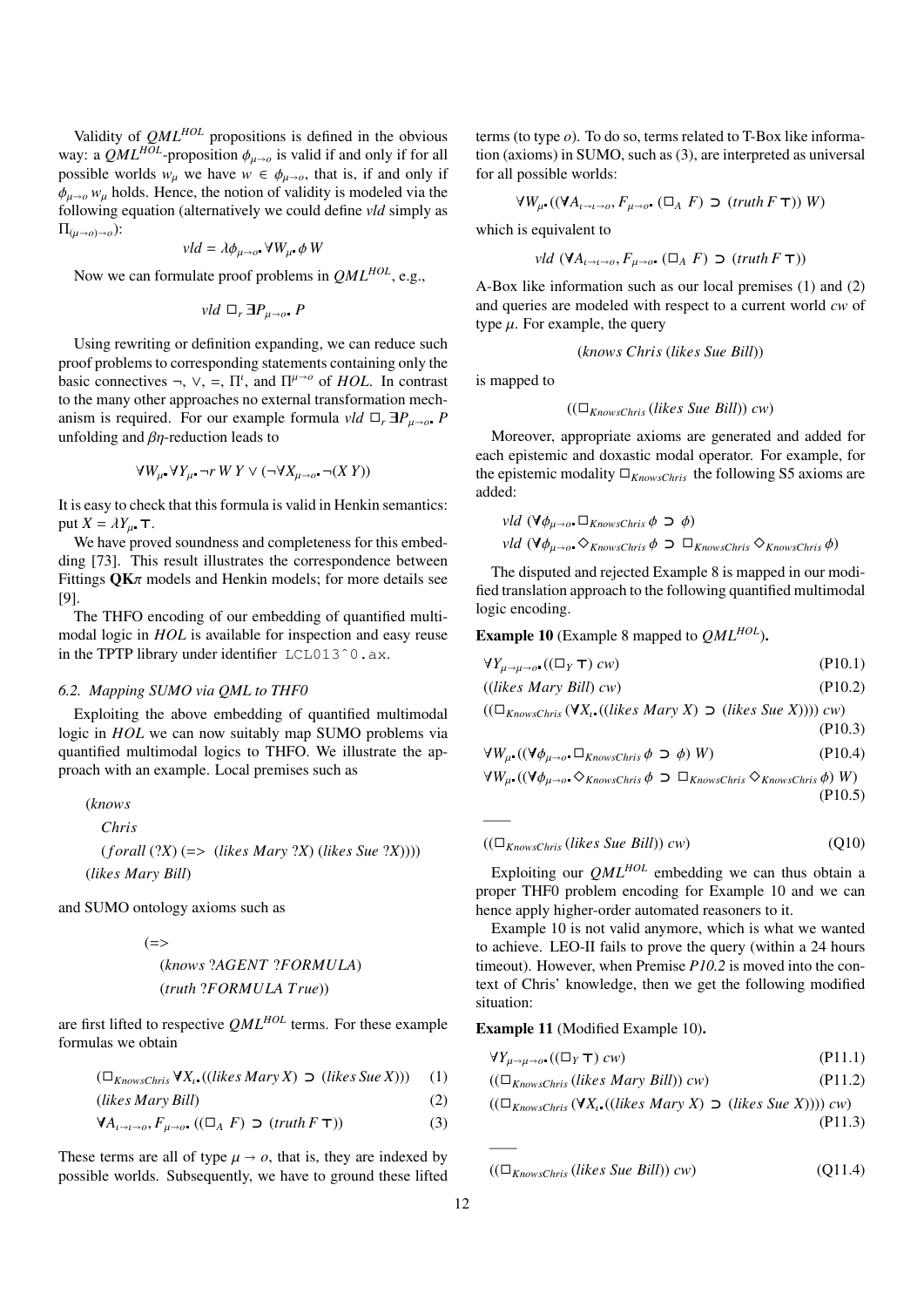In this modified situation the query is valid and it is proved by LEO-II in a fraction of a second. (A closer look at LEO-II's proof protocol reveals that premise *P11.1* is not used in the proof, which is what we expected.)

The extension of our translation to other modal operators in SUMO besides *knows* and *believes* is straightforward. Moreover, there is already some evidence that our automation approach scales to at least some reasonable number of combinations and nestings of modal operators [74]. Since there is currently no practical system in the direct or first-order approach available that supports flexible combinations and nestings of modalities, a solid comparison with alternative approaches is not feasible at this stage.

## 7. Related Work

The study of notions of context has a long history in philosophy, linguistics, and artificial intelligence. In artificial intelligence, a main motivation has been to resolve the problem of generality of computer programs as identified by McCarthy [4]. Giunchiglia [6] additionally emphasizes locality and the need for structured representations of knowledge. Different approaches to formalizing context have been proposed in the last decades and they have been discussed in overview articles [79, 80].

McCarthy [5] pioneered the modeling of contexts as first class objects and he introduced the predicate *ist*. For example, in his approach the query *Q8* would be encoded as *ist(context of("Chris's Knowledge"),likes(Sue,Bill))*. A main motivation of McCarthy's approach actually is to avoid modal logics and, moreover, to support rich and structured context descriptions. His line of research has been followed by a number of researchers, including, for example, Guha (who has put contexts into Cyc), Buvac, and Mason [81, 82]. Also Giunchiglia and Serafini [83] avoid modal logics and propose the use of so called multilanguage systems. They show various equivalence results to common modal logics, but they also discuss several properties of multilanguage systems not supported in modal logics.

All of the above approaches avoid a higher-order perspective on context. This is the main difference to the work presented here. However, we argue that a solid higher-order perspective on context can be very valuable for various reasons. On the theory side the twist between formalisms based on modal logic and formalisms based on first-order logic seems to dissolve, since both modal logics and first-order logics are just natural fragments of classical higher-order logics. Most importantly, encodings based on modal logics and first-order logic can be elegantly combined in classical higher-order logics. It is this representational power which we have exploited in our recent work [74, 84, 73, 85, 86] and which we do also employ here. Moreover, deeper semantical issues can be clarified when taking a solid higher-order perspective. On the practical side there are now several automated reasoning systems available in our approach that can be uniformly applied to different formalizations of context.

This article combines and extends previous results [87, 88]. A main extension is that relevance filtering and scalability to large knowledge bases, which was still mentioned as future work before, has been included in the studies in this article. Relevance filtering can be seen as our means to address the locality criterion. Here we have provided evidence that well known relevance filtering techniques can be appropriately adapted to *HOL* and be combined with our approach to context reasoning in SUMO. Regarding practical relevance of our entire approach this evidence has been regarded as a crucial missing cornerstone by reviewers of the earlier work.

# 8. Conclusion

The work presented in this article initially had a very simple and practical motivation, namely to provide better automated reasoning support for SUMO problems containing temporal, epistemic and doxastic contexts. However, our overall findings are of much wider relevance:

• The Boolean extensionality issue applies to SUMO operators other than *knows* and *believes*. Consider, for example, the operator *hasPurpose* and let us assume that the following axioms are given:

> (*hasPurpose MedicationForBen* (*recoversFromIllness Ben*)) (*recoversFromIllness Ben*) (*recoversFromIllness Bill*)

Boolean extensionality allows us to infer:

(*hasPurpose MedicationForBen* (*recoversFromIllness Bill*))

In SUMO further operators like *hasPurpose* may be introduced in user defined domain ontologies. Hence, a sound reasoning support is required in which each such operator can be flexibly assigned with an appropriate semantics. The HOL based approach sketched in this paper is well suited for this purpose.

• The Boolean extensionality issue analogously applies to a range of related knowledge representation frameworks. Most prominently, it applies to McCarthy's *ist*-operator for which it analogously enables counterintuitive inferences. For example, using Boolean extensionality we can infer from

> $ist(context_of("KnowledgeOf Chris"),$  $1 + 1 = 2$

that also

$$
ist (context\_of(``KnowledgeOf Chris''),)
$$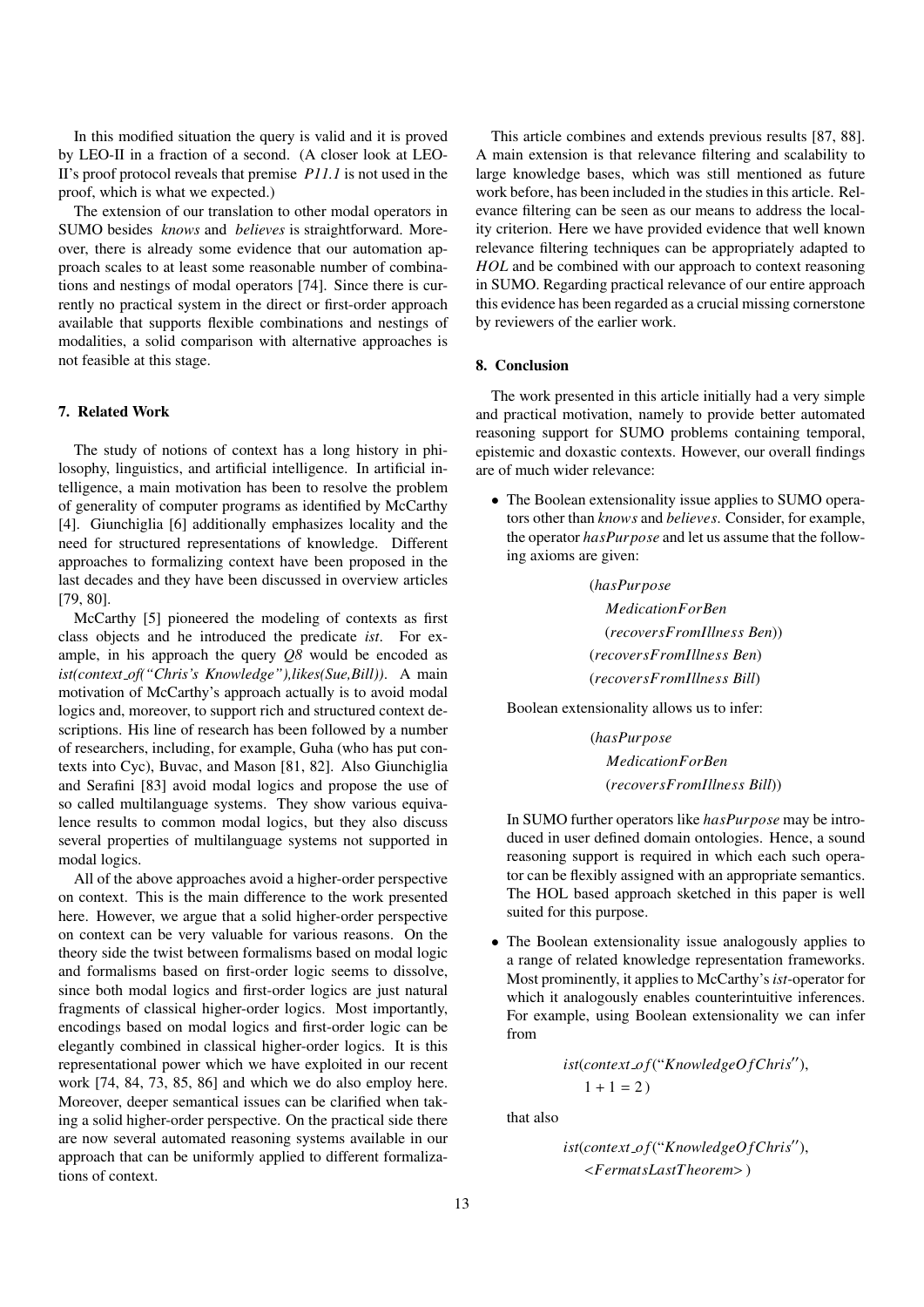holds (where <*FermatsLastT heorem*> abbreviates a respective longer formula expression). To enable this inference all we need to know is that  $1 + 1 = 2$  and <*FermatsLastT heorem*> are both valid (and hence equivalent and hence equal).

Our findings may also apply to frameworks that evolved from McCarthy's pioneering work, including the language  $CycL<sup>8</sup>$ 

Future work includes the combination of temporal, epistemic and doxastic contexts as discussed in this article with further contexts in SUMO. This line of research will adapt, extend and exploit our recent embeddings of intuitionistic logics [73], logics for security [85], logics for spatial reasoning [74], and conditional logics [86] in HOL. Further case studies are required to determine the scalability of the presented approach for flexible combinations and nestings of contexts. Moreover, the scalability of relevance filtering for knowledge bases larger than SUMO needs further investigation. However, based on the evidence provided in this article we conjecture that recent improvements of relevance filtering techniques in first-order provers [89, 17, 90] can be easily adopted for the higher-order case.

The transferability of our approach to other expressive ontologies, such as Cyc or DOLCE, needs further investigation. For this we have already started to encode the DOLCE ontology in THF0.<sup>9</sup>

Future work could also try to systematically reconstruct and embed several of the most prominent other notions of context. Such a project should in particular re-investigate the simple type theory based proposals by Church [91, 92, 93], Montague [94], and Thomason [95].

*Acknowledgment:.* We would like to thank Geoff Sutcliffe and Larry Paulson for their support and their contributions to our work. Moreover, we thank the reviewers of this article for many fruitful comments.

## References

- [1] A. Pease (Ed.), Ontology: A Practical Guide, Articulate Software Press, Angwin, CA 94508, 2011.
- [2] I. Niles, A. Pease, Towards a standard upper ontology, in: FOIS '01: Proceedings of the international conference on Formal Ontology in Information Systems, ACM, New York, NY, USA, 2001, pp. 2–9.
- [3] D. Ramachandran, P. Reagan, K. Goolsbey, First-orderized ResearchCyc: Expressivity and efficiency in a common-sense ontology, in: S. P. (Ed.), Papers from the AAAI Workshop on Contexts and Ontologies: Theory, Practice and Applications, Pittsburgh, Pennsylvania, USA, 2005, Technical Report WS-05-01 published by The AAAI Press, Menlo Park, California, 2005.
- [4] J. McCarthy, Generality in artificial intelligence, Communications of the ACM 30 (12) (1987) 1030–1035.
- [5] J. McCarthy, Notes on formalizing context, in: Proceedings of IJCAI'93, 1993, pp. 555–562.
- [6] F. Giunchiglia, Contextual reasoning, Epistemologia (Special Issue on Languages and Machines) 16 (1993) 345–364.
- [7] A. Pease, Standard Upper Ontology Knowledge Interchange Format, http://sigmakee.cvs.sourceforge.net/\*checkout\*/ sigmakee/sigma/suo-kif.pdf.
- [8] C. Benzmüller, F. Rabe, G. Sutcliffe, THF0 The Core TPTP Language for Classical Higher-Order Logic, in: P. Baumgartner, A. Armando, D. Gilles (Eds.), Proceedings of the 4th International Joint Conference on Automated Reasoning, no. 5195 in Lecture Notes in Artificial Intelligence, Springer-Verlag, 2008, pp. 491–506.
- [9] G. Sutcliffe, C. Benzmüller, Automated reasoning in higher-order logic using the TPTP THF infrastructure, Journal of Formalized Reasoning 3 (1) (2010) 1–27.
- [10] I. Niles, A. Pease, Linking lexicons and ontologies: Mapping WordNet to the Suggested Upper Merged Ontology, in: H. R. Arabnia (Ed.), Proceedings of the International Conference on Information and Knowledge Engineering. IKE'03, June 23 - 26, 2003, Las Vegas, Nevada, USA, Volume 2, CSREA Press, 2003, pp. 412–416.
- [11] G. de Melo, F. Suchanek, A. Pease, Integrating YAGO into the Suggested Upper Merged Ontology, in: Proceedings of the 20th IEEE International Conference on Tools with Artificial Intelligence (ICTAI 2008), IEEE Computer Society, Los Alamitos, CA, USA, 2008.
- [12] M. R. Genesereth, Knowledge interchange format, in: J. Allen, R. Fikes, E. Sandewall (Eds.), Proceedings of the Second International Conference on the Principles of Knowledge Representation and Reasoning, Morgan Kaufmann, 1991, pp. 238–249.
- [13] A. Pease, The Sigma ontology development environment., in: F. Giunchiglia, A. Gomez-Perez, A. Pease, H. Stuckenschmid, Y. Sure, S. Willmott (Eds.), Proceedings of the IJCAI-03 Workshop on Ontologies and Distributed Systems, Vol. 71, CEUR Workshop Proceedings, 2003.
- [14] A. Riazanov, A. Voronkov, The Design and Implementation of Vampire, AI Communications 15 (2-3) (2002) 91–110.
- [15] S. Trac, G. Sutcliffe, A. Pease, Integration of the TPTPWorld into SigmaKEE, in: B. Konev, R. Schmidt, S. Schulz (Eds.), Proceedings of the First International Workshop on Practical Aspects of Automated Reasoning (PAAR), Vol. 373 of CEUR Workshop Proceedings, CEUR-WS.org, 2008.
- [16] K. Hoder, Automated reasoning in large knowledge bases, Master's thesis, Department of Theoretical Computer Science and Mathematical Logic, Charles University, Prague (2008).
- [17] A. Pease, G. Sutcliffe, N. Siegel, S. Trac, Large theory reasoning with SUMO at CASC, AI Communications 23 (2-3) (2010) 137–144.
- [18] S. Schulz, E: A Brainiac Theorem Prover, AI Communications 15 (2-3) (2002) 111–126.
- [19] F. Frege, Grundgesetze der Arithmetik, Jena, 1893,1903.
- [20] A. Church, A Formulation of the Simple Theory of Types, Journal of Symbolic Logic 5 (1940) 5668.
- [21] J. Girard, The System F of Variable Types, Fifteen Years Later, Theoretical Computer Science 45 (2) (1986) 159–192.
- [22] J. Reynolds, Types, Abstraction, and Parametric Polymorphism, no. 83 in Information Processing, North-Holland, 1986, pp. 513–523.
- [23] N. de Bruijn, The Mathematical Language Automath, its Usage, and Some of its Extensions, in: R. Nederpelt, J. Geuvers, R. de Vrijer (Eds.), Selected Papers on Automath, no. 133 in Studies in Logic and the Foundations of Mathematics, North-Holland, 1994, pp. 73–100.
- [24] P. Martin-Löf, Intuitionistic Type Theory, Bibliopolis, 1984.
- [25] M. Gordon, T. Melham, Introduction to HOL, a Theorem Proving Environment for Higher Order Logic, Cambridge University Press, 1993.
- [26] J. Harrison, HOL Light: A Tutorial Introduction, in: M. Srivas, A. Camilleri (Eds.), Proceedings of the 1st International Conference on Formal Methods in Computer-Aided Design, no. 1166 in Lecture Notes in Computer Science, Springer-Verlag, 1996, pp. 265–269.
- [27] S. Owre, S. Rajan, J. Rushby, N. Shankar, M. Srivas, PVS: Combining Specification, Proof Checking, and Model Checking, in: R. Alur, T. Henzinger (Eds.), Computer-Aided Verification, no. 1102 in Lecture Notes in Computer Science, Springer-Verlag, 1996, pp. 411–414.
- [28] T. Nipkow, L. Paulson, M. Wenzel, Isabelle/HOL: A Proof Assistant for Higher-Order Logic, no. 2283 in Lecture Notes in Computer Science, Springer-Verlag, 2002.

<sup>8</sup>http://en.wikipedia.org/wiki/CycL; the website says that CycL considers 5 different truth values, but a document with a clear semantics of CYcL and in particular with a precise semantics of embedded formulas could not be found be the authors.

<sup>9</sup>http://christoph-benzmueller.de/papers/DOLCE.thf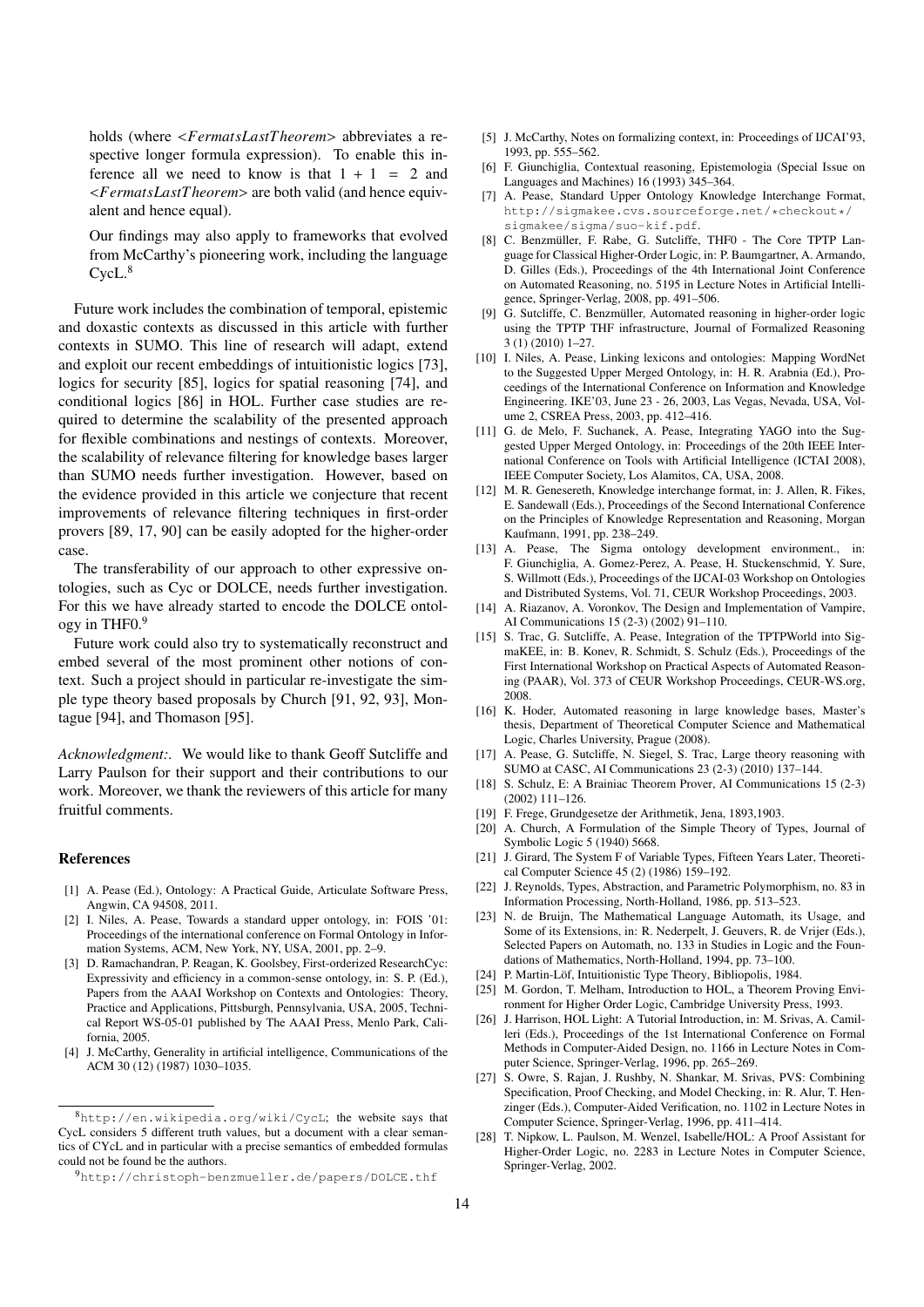- [29] J. Siekmann, C. Benzmüller, S. Autexier, Computer Supported Mathematics with OMEGA, Journal of Applied Logic 4 (4) (2006) 533–559.
- [30] R. Nederpelt, J. Geuvers, R. de Vrijer, Selected Papers on Automath, no. 133 in Studies in Logic and the Foundations of Mathematics, North-Holland, 1994.
- [31] S. Allen, M. Bickford, R. Constable, R. Eaton, C. Kreitz, L. Lorigo, E. Moran, Innovations in Computational Type Theory using Nuprl, Journal of Applied Logic 4 (4) (2006) 428–469.
- [32] R. Pollack, The Theory of LEGO: A Proof Checker for the Extended Calculus of Constructions, Ph.D. thesis, University of Edinburgh, Edinburgh, United Kingdom (1994).
- [33] A. Asperti, C. Sacerdoti Coen, E. Tassi, S. Zacchiroli, User Interaction with the Matita Proof Assistant, Journal of Automated Reasoning 39 (2) (2007) 109–139.
- [34] Y. Bertot, P. Castéran, Interactive Theorem Proving and Program Development - Coq'Art: The Calculus of Inductive Constructions, Texts in Theoretical Computer Science, Springer-Verlag, 2004.
- [35] T. Coquand, G. Huet, The Calculus of Constructions, Information and Computation 76 (2-3) (1988) 95–120.
- [36] F. Pfenning, Logic Programming in the LF Logical Framework, in: G. Huet, G. Plotkin (Eds.), Logical Frameworks, Cambridge University Press, 1991, pp. 149–181.
- [37] F. Pfenning, C. Schürmann, System Description: Twelf A Meta-Logical Framework for Deductive Systems, in: H. Ganzinger (Ed.), Proceedings of the 16th International Conference on Automated Deduction, no. 1632 in Lecture Notes in Artificial Intelligence, Springer-Verlag, 1999, pp. 202–206.
- [38] P. B. Andrews, Resolution in Type Theory, Journal of Symbolic Logic 36 (3) (1971) 414–432.
- [39] G. Huet, A Unification Algorithm for Typed Lambda-Calculus, Theoretical Computer Science 1 (1) (1975) 27–57.
- [40] G. Huet, A Complete Mechanization of Type Theory, in: Proceedings of the 3rd International Joint Conference on Artificial Intelligence , 1973, pp. 139–146.
- [41] T. Pietrzykowski, D. Jensen, A Complete Mechanization of Omega-order Type Theory, in: J. Donovan, R. Shields (Eds.), Proceedings of the ACM Annual Conference, ACM Press, 1972, pp. 82–92.
- [42] C. Benzmüller, Extensional Higher-order Paramodulation and RUE-Resolution, in: H. Ganzinger (Ed.), Proceedings of the 16th International Conference on Automated Deduction, no. 1632 in Lecture Notes in Artificial Intelligence, Springer-Verlag, 1999, pp. 399–413.
- [43] C. Benzmüller, C. E. Brown, M. Kohlhase, Higher-order Semantics and Extensionality, Journal of Symbolic Logic 69 (4) (2004) 1027–1088.
- [44] C. E. Brown, Automated Reasoning in Higher-Order Logic: Set Comprehension and Extensionality in Church's Type Theory, no. 10 in Studies in Logic: Logic and Cognitive Systems, College Publications, 2007.
- [45] P. B. Andrews, M. Bishop, S. Issar, N. D., F. Pfenning, H. Xi, TPS: A Theorem-Proving System for Classical Type Theory, Journal of Automated Reasoning 16 (3) (1996) 321–353.
- [46] P. B. Andrews, C. E. Brown, TPS: A hybrid automatic-interactive system for developing proofs, Journal of Applied Logic 4 (4) (2006) 367–395.
- [47] G. Sutcliffe, The TPTP problem library and associated infrastructure, Journal of Automated Reasoning 43 (4) (2009) 337–362.
- [48] G. Sutcliffe, C. Benzmüller, C. Brown, F. Theiss, Progress in the development of automated theorem proving for higher-order logic, in: R. Schmidt (Ed.), Proceedings of CADE-22, Vol. 5663 of Lecture Notes in Artificial Intelligence, Springer, 2009, pp. 116–130.
- [49] G. Sutcliffe, TPTP, TSTP, CASC, etc., in: V. Diekert, M. Volkov, A. Voronkov (Eds.), Proceedings of the 2nd International Computer Science Symposium in Russia, no. 4649 in Lecture Notes in Computer Science, Springer-Verlag, 2007, pp. 7–23.
- [50] C. Benzmüller, F. Theiss, L. Paulson, A. Fietzke, LEO-II A cooperative automatic theorem prover for higher-order logic, in: A. Armando, P. Baumgartner, G. Dowek (Eds.), Automated Reasoning, 4th International Joint Conference, IJCAR 2008, Sydney, Australia, August 12-15, 2008, Proceedings, Vol. 5195 of Lecture Notes in Artificial Intelligence, Springer, 2008, pp. 162–170.
- [51] C. Benzmüller, M. Kohlhase, LEO a higher-order theorem prover, in: C. Kirchner, H. Kirchner (Eds.), Proceedings of CADE-15, no. 1421 in Lecture Notes in Artificial Intelligence, Springer, Lindau, Germany, 1998, pp. 139–143.
- [52] C. Benzmüller, Extensional higher-order paramodulation and RUEresolution, in: Proceedings of CADE-16, no. 1632 in Lecture Notes in Artificial Intelligence, Springer, 1999, pp. 399–413.
- [53] S. Schulz, E A Brainiac Theorem Prover, Journal of AI Communications 15 (2/3) (2002) 111–126.
- [54] J. Hurd, First-Order Proof Tactics in Higher-Order Logic Theorem Provers, in: M. Archer, B. Di Vito, C. Munoz (Eds.), Proceedings of the 1st International Workshop on Design and Application of Strategies/Tactics in Higher Order Logics, no. NASA/CP-2003-212448 in NASA Technical Reports, 2003, pp. 56–68.
- [55] P. B. Andrews, C. E. Brown, TPS: A Hybrid Automatic-Interactive System for Developing Proofs, Journal of Applied Logic 4 (4) (2006) 367– 395.
- [56] D. Miller, A Compact Representation of Proofs, Studia Logica 46 (4) (1987) 347–370.
- [57] P. B. Andrews, Theorem Proving via General Matings, Journal of the ACM 28 (2) (1981) 193–214.
- [58] J. Backes, C. E. Brown, Analytic tableaux for higher-order logic with choice, in: J. Giesl, R. Hähnle (Eds.), Automated Reasoning: 5th International Joint Conference, IJCAR 2010, Edinburgh, UK, July 16-19, 2010, Proceedings, Vol. 6173 of Lecture Notes in Artificial Intelligence, Springer, 2010, pp. 76–90.
- [59] T. Weber, Sat-based finite model generation for higher-order logic, Ph.D. thesis, Dept. of Informatics, T.U. München (2008).
- [60] J. C. Blanchette, T. Nipkow, Nitpick: A counterexample generator for higher-order logic based on a relational model finder, in: M. Kaufmann, L. C. Paulson (Eds.), Proceedings of ITP 2010, Vol. 6172 of Lecture Notes in Computer Science, Springer, 2010, pp. 131–146.
- [61] A. Pease, G. Sutcliffe, First order reasoning on a large ontology, in: G. Sutcliffe, J. Urban, S. Schulz (Eds.), Proceedings of the CADE-21 Workshop on Empirically Successful Automated Reasoning in Large Theories (ESARLT), Vol. 257 of CEUR Workshop Proceedings, CEUR-WS.org, 2007.
- [62] P. Hayes, C. Menzel, A semantics for the knowledge interchange format, in: IJCAI 2001 Workshop on the IEEE Standard Upper Ontology, 2001.
- [63] C. Benzmüller, C. Brown, M. Kohlhase, Higher-order semantics and extensionality, Journal of Symbolic Logic 69 (4) (2004) 1027–1088.
- [64] A. Pease, C. Benzmüller, Sigma: An integrated development environment for formal ontology, AI Communications (Special Issue on Intelligent Engineering Techniques for Knowledge Bases), to appear.
- [65] P. B. Andrews, An Introduction to Mathematical Logic and Type Theory: To Truth Through Proof, 2nd Edition, Kluwer Academic Publishers, 2002.
- [66] P. B. Andrews, General models and extensionality, Journal of Symbolic Logic 37 (1972) 395–397.
- [67] P. B. Andrews, General models, descriptions, and choice in type theory, Journal of Symbolic Logic 37 (1972) 385–394.
- [68] L. Henkin, Completeness in the theory of types, Journal of Symbolic Logic 15 (1950) 81–91.
- [69] G. Sutcliffe, The TPTP World infrastructure for automated reasoning, in: E. M. Clarke, A. Voronkov (Eds.), Logic for Programming, Artificial Intelligence, and Reasoning - 16th International Conference, LPAR-16, Dakar, Senegal, April 25-May 1, 2010, Revised Selected Papers, Vol. 6355 of Lecture Notes in Computer Science, Springer, 2010, pp. 1–12.
- [70] T. Raths, J. Otten, Implementing and evaluating theorem provers for firstorder modal logics, in: M. Giese (Ed.), Proceedings of FTP 2011, 2011, see also the online results at http://www.cs.uni-potsdam.de/ ti/iltp/qmltp/download/QMLTP-v1.0-comparison.txt.
- [71] V. Thion, S. Cerrito, M. C. Mayer, A general theorem prover for quantified modal logics, in: Proceedings of TABLEAUX 2002, Vol. 2381 of Lecture Notes in Computer Science, Springer, 2002, pp. 266–280.
- [72] U. Hustadt, R. A. Schmidt, MSPASS: Modal reasoning by translation and first-order resolution, in: R. Dyckhoff (Ed.), Proceedings of TABLEAUX 2000, Vol. 1847 of Lecture Notes in Artificial Intelligence, Springer, 2000, pp. 67–71.
- [73] C. Benzmüller, L. C. Paulson, Multimodal and intuitionistic logics in simple type theory, The Logic Journal of the IGPL 18 (2010) 881–892.
- [74] C. Benzmüller, Combining and automating classical and non-classical logics in classical higher-order logic, Annals of Mathematics and Artificial Intelligence, in print.
- [75] M. Fitting, Interpolation for first order S5, Journal of Symbolic Logic